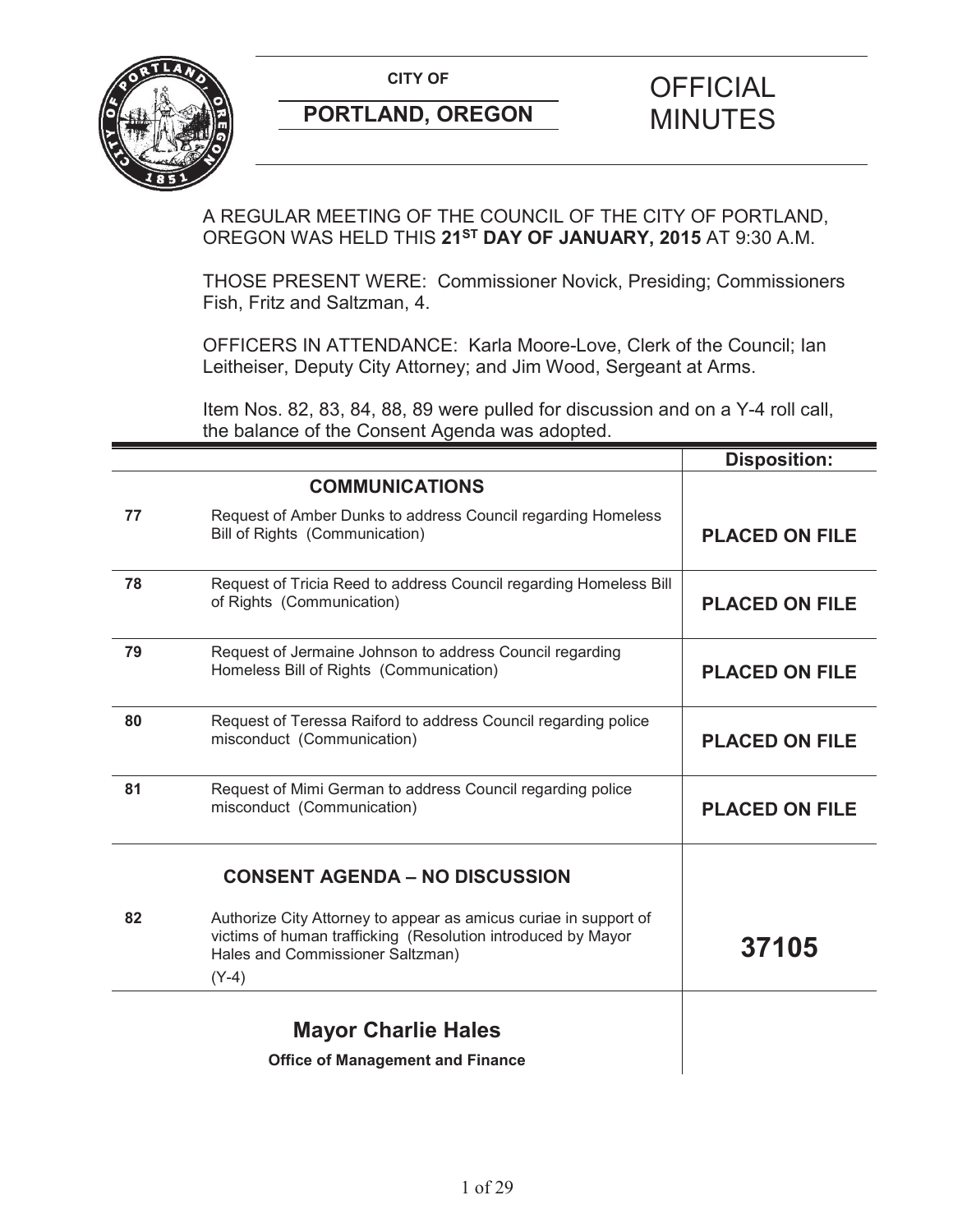|       | January 21, 2015                                                                                                                                                                                                                                                                                                                                           |                                                                                                         |
|-------|------------------------------------------------------------------------------------------------------------------------------------------------------------------------------------------------------------------------------------------------------------------------------------------------------------------------------------------------------------|---------------------------------------------------------------------------------------------------------|
| 83    | Accept bid of Kodiak Pacific Construction for the SE 136th Avenue<br>from SE Powell Blvd to SE Division St Sidewalk Infill Project for<br>\$921,129 (Procurement Report - Bid No. 117105)<br>Motion to accept the report: Moved by Fritz and seconded by<br>Fish.<br>$(Y-4)$                                                                               | <b>ACCEPTED</b><br><b>PREPARE</b><br><b>CONTRACT</b>                                                    |
| $*84$ | Pay claim of Mel Shulevitz in the sum of \$88,000 involving Bureau<br>of Environmental Services (Ordinance)<br>Motion to amend to correct payee: Moved by Fish and<br>seconded by Saltzman. (Y-4)                                                                                                                                                          | 186983<br><b>AS AMENDED</b>                                                                             |
|       | $(Y-4)$                                                                                                                                                                                                                                                                                                                                                    |                                                                                                         |
|       | <b>Commissioner Nick Fish</b>                                                                                                                                                                                                                                                                                                                              |                                                                                                         |
|       | <b>Position No. 2</b>                                                                                                                                                                                                                                                                                                                                      |                                                                                                         |
|       | <b>Bureau of Environmental Services</b>                                                                                                                                                                                                                                                                                                                    |                                                                                                         |
| 85    | Authorize a contract with DHI Water and Environmental, Inc. for<br>on-call stormwater system technical support for a not to exceed<br>amount of \$410,000 over three years (Second Reading Agenda<br>64)                                                                                                                                                   | 186980                                                                                                  |
|       | $(Y-4)$                                                                                                                                                                                                                                                                                                                                                    |                                                                                                         |
| 86    | Authorize the Bureau of Environmental Services to acquire certain<br>easements and other real property interests necessary for<br>construction and long term operation/maintenance of the<br>Bybee/Glenwood Culvert Replacement Project No. E10480<br>through the exercise of the City's Eminent Domain Authority<br>(Second Reading Agenda 65)<br>$(Y-4)$ | 186981                                                                                                  |
|       | <b>Commissioner Steve Novick</b>                                                                                                                                                                                                                                                                                                                           |                                                                                                         |
|       | <b>Position No. 4</b>                                                                                                                                                                                                                                                                                                                                      |                                                                                                         |
|       | <b>Bureau of Transportation</b>                                                                                                                                                                                                                                                                                                                            |                                                                                                         |
| *87   | Accept an Engineering Report on a Major Encroachment into the<br>public right-of-way for 419 East Burnside St (Ordinance)<br>$(Y-4)$                                                                                                                                                                                                                       | 186982                                                                                                  |
| 88    | Authorize an agreement with Portland Streetcar, Inc. to provide a<br>Streetcar Operator relief point (Ordinance)<br>Motion to remove emergency clause: Moved by Fritz and<br>seconded by Novick. (Y-4)                                                                                                                                                     | <b>PASSED TO</b><br><b>SECOND READING</b><br><b>AS AMENDED</b><br><b>JANUARY 28, 2015</b><br>AT 9:30 AM |
| 89    | Amend contract with Innovative Growth Solutions, LLC in the<br>amount of \$35,000 for additional Transportation Finance and<br>Economic Analysis for the Portland Street Fund and authorize<br>payment (Second Reading Agenda 69; amend Contract No.<br>30004131)<br>$(Y-4)$                                                                               | 186984                                                                                                  |
|       | <b>REGULAR AGENDA</b>                                                                                                                                                                                                                                                                                                                                      |                                                                                                         |
|       |                                                                                                                                                                                                                                                                                                                                                            |                                                                                                         |
|       | <b>Mayor Charlie Hales</b>                                                                                                                                                                                                                                                                                                                                 |                                                                                                         |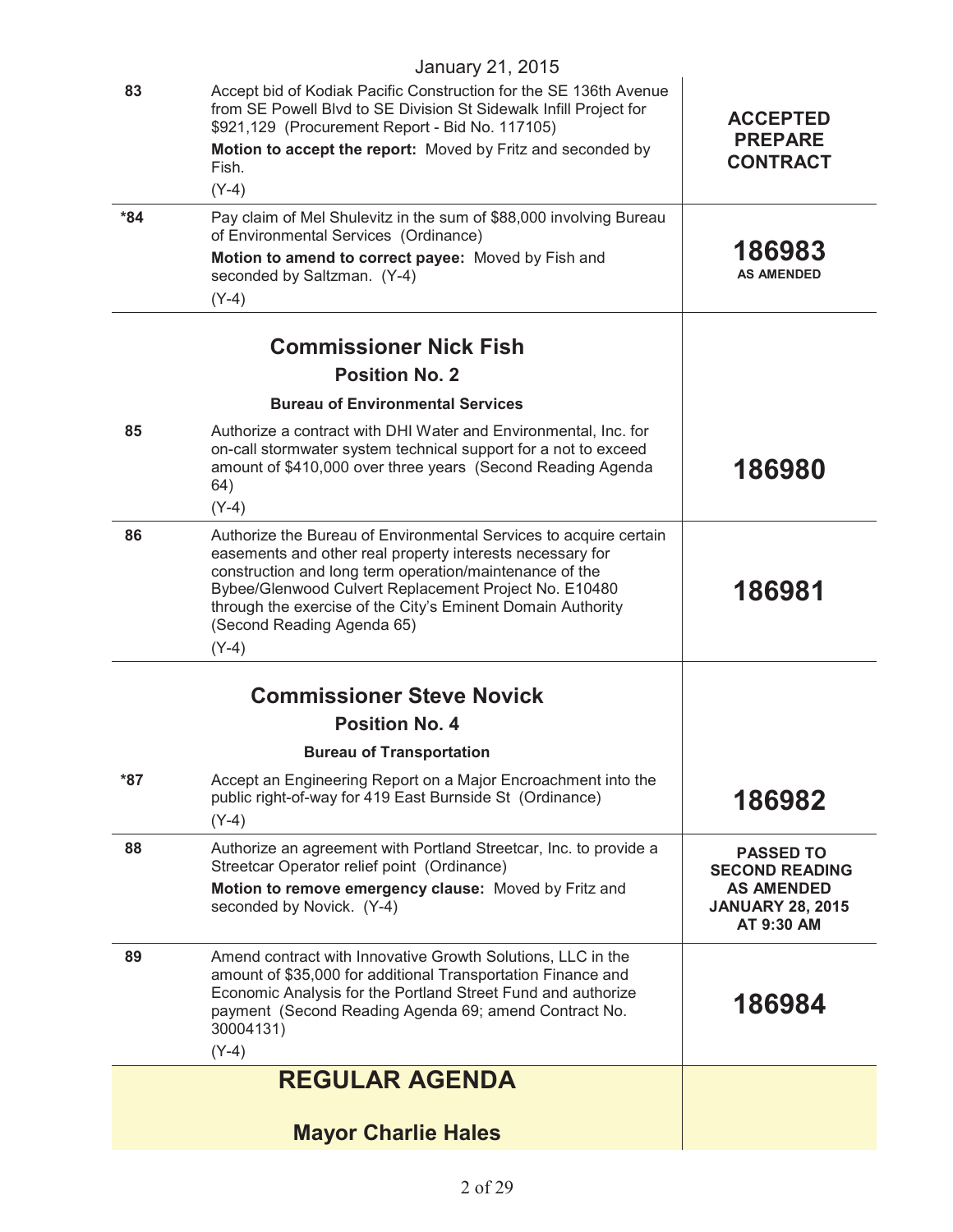|       | January 21, 2015                                                                                                                                                                                                                                                                                                                               |                                                                                             |
|-------|------------------------------------------------------------------------------------------------------------------------------------------------------------------------------------------------------------------------------------------------------------------------------------------------------------------------------------------------|---------------------------------------------------------------------------------------------|
|       | <b>Bureau of Police</b>                                                                                                                                                                                                                                                                                                                        |                                                                                             |
| $*90$ | Amend a contract with Sierra Training Associates, Inc. in the<br>amount of \$52,400 to provide additional Communications Training<br>services (Ordinance; amend Contract No. 30003712)                                                                                                                                                         | <b>REFERRED TO</b><br><b>COMMISSIONER OF</b><br><b>FINANCE AND</b><br><b>ADMINISTRATION</b> |
|       | <b>Office of Management and Finance</b>                                                                                                                                                                                                                                                                                                        |                                                                                             |
| 91    | Authorize a Price Agreement with Cale America, Inc. for the<br>purchase of multi-space parking pay stations and related services<br>for a five-year total not to exceed amount of \$11,900,000<br>(Procurement Report - No. 116062)<br>10 minutes requested<br>Motion to accept the report: Moved by Fish and seconded by<br>Fritz.<br>$(Y-4)$ | <b>ACCEPTED</b><br><b>PREPARE</b><br><b>CONTRACT</b>                                        |
| 92    | Amend Transient Lodgings Tax to add definitions and clarify duties<br>for operators for short-term rental locations (Second Reading 55;<br>amend Code Chapter 6.04)<br>(Y-3; N-1 Fritz)                                                                                                                                                        | 186985<br><b>AS AMENDED</b>                                                                 |
|       |                                                                                                                                                                                                                                                                                                                                                |                                                                                             |
|       | <b>Commissioner Nick Fish</b>                                                                                                                                                                                                                                                                                                                  |                                                                                             |
|       | <b>Position No. 2</b>                                                                                                                                                                                                                                                                                                                          |                                                                                             |
|       | <b>Bureau of Environmental Services</b>                                                                                                                                                                                                                                                                                                        |                                                                                             |
| 93    | Authorize a contract with the lowest responsive bidder for the<br>construction of the SE Division PI and SE 6th Ave Sewer<br>Rehabilitation Project No. E10630 for an estimated cost of<br>\$720,000 (Ordinance)<br>10 minutes requested                                                                                                       | <b>PASSED TO</b><br><b>SECOND READING</b><br><b>JANUARY 28, 2015</b><br><b>AT 9:30 AM</b>   |
|       | <b>Water Bureau</b>                                                                                                                                                                                                                                                                                                                            |                                                                                             |
| 94    | Authorize a contract and provide payment for the construction of<br>the Tabor Adjustments Project at an estimated cost of \$4,800,000<br>(Second Reading Agenda 74)<br>$(Y-4)$                                                                                                                                                                 | 186986                                                                                      |
|       |                                                                                                                                                                                                                                                                                                                                                |                                                                                             |
|       | <b>Commissioner Steve Novick</b><br><b>Position No. 4</b>                                                                                                                                                                                                                                                                                      |                                                                                             |
|       | <b>Bureau of Transportation</b>                                                                                                                                                                                                                                                                                                                |                                                                                             |
| $*95$ | Authorize a competitive solicitation for operations assistance                                                                                                                                                                                                                                                                                 |                                                                                             |
|       | services for Portland Streetcar (Ordinance)                                                                                                                                                                                                                                                                                                    | 186987                                                                                      |

At 11:12 a.m., Council adjourned.

# **MARY HULL CABALLERO**

Auditor of the City of Portland

 $\text{Gil}\setminus$ 

By Karla Moore-Love Clerk of the Council

For a discussion of agenda items, please consult the following Closed Caption File.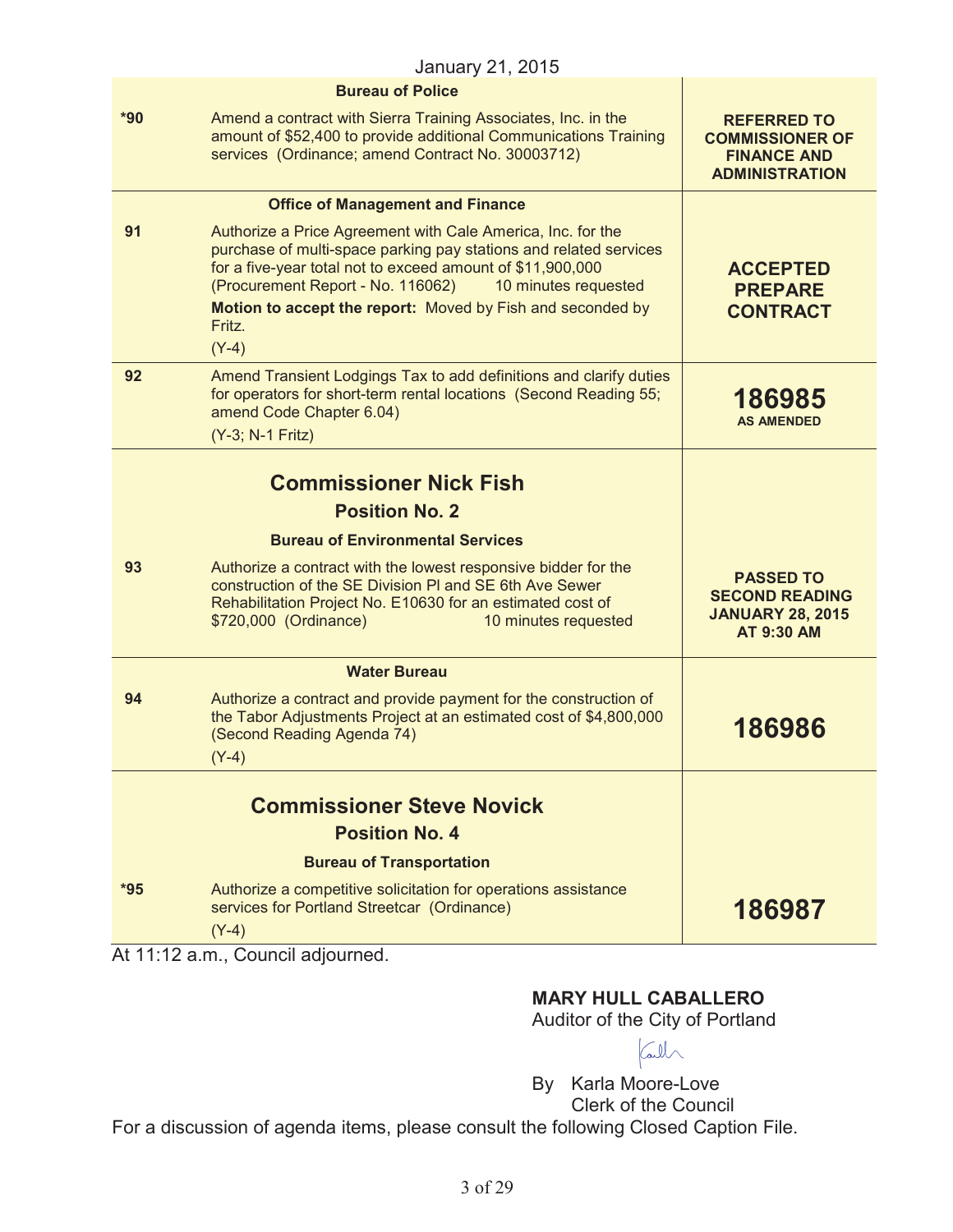| WEDNESDAY, 2:00 PM, JANUARY 21, 2015             |  |
|--------------------------------------------------|--|
| DUE TO LACK OF AN AGENDA<br>THERE WAS NO MEETING |  |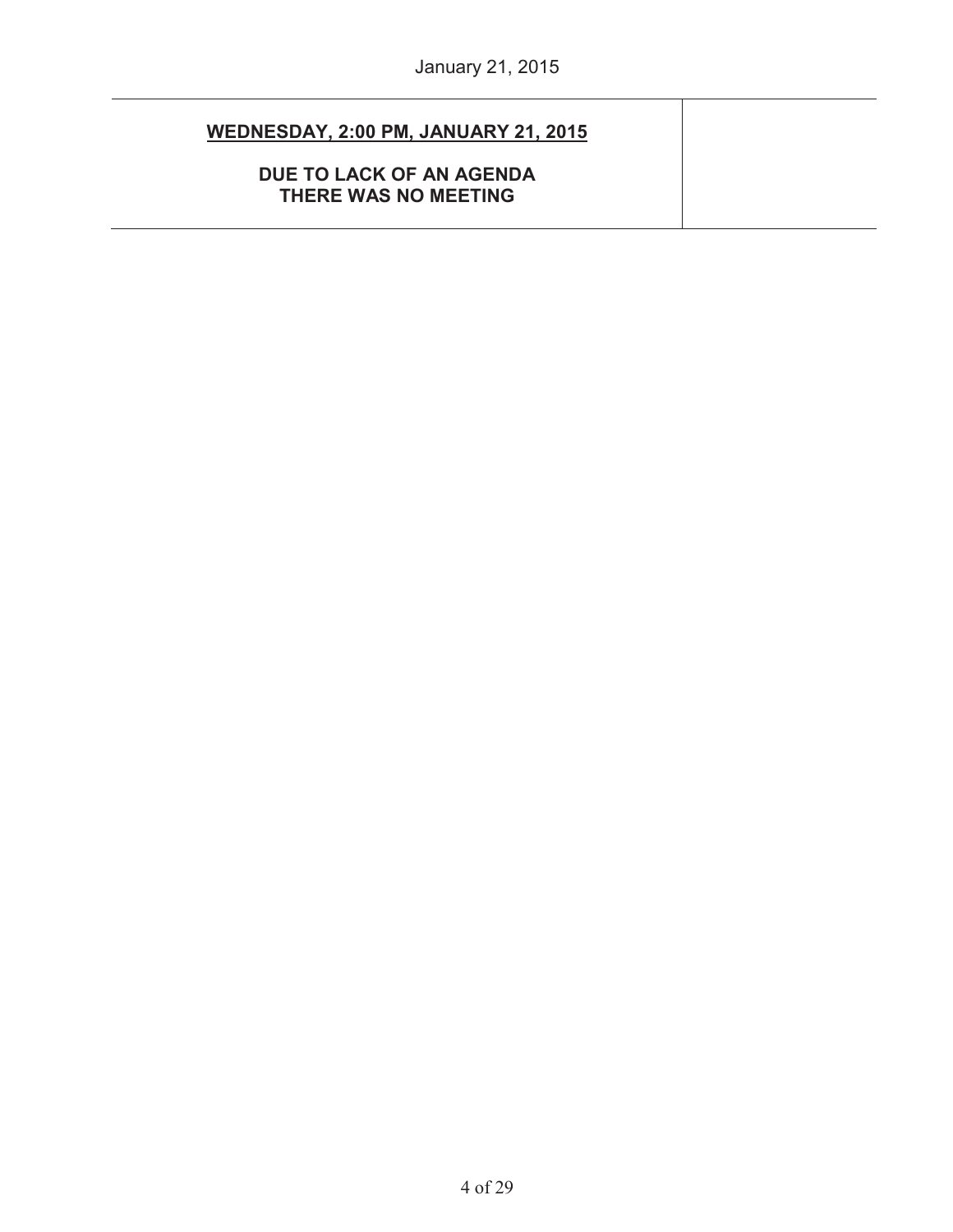#### January 21, 2015 **Closed Caption File of Portland City Council Meeting**

This file was produced through the closed captioning process for the televised City Council broadcast and should not be considered a verbatim transcript. Key: **\*\*\*\*\*** means unidentified speaker.

# **JANUARY 21, 2015 9:30 AM**

**Novick:** We have one pre-gavel item this morning. James Rudd, Dean of the Oregon Consular Corps, is here to announce the new appointment for the state of Oregon's newest Honorary Consul, Mr. Mark Williams, the newly-appointed Honorary Consul to the Republic of Moldova. Mr. Williams' appointment brings to 28 the number of sovereign nations now represented in Portland as part of the Oregon Consular Corps. Mr. Williams, do you have -- will you take a few minutes to reflect?

**Mark Williams:** Thank you. I was going to ask, Commissioner, if Mr. Rudd could say a few words on behalf of the Consular Corps, if we could.

**Novick:** Please.

**James Rudd:** Thank you very much. Good morning to all of you. We're very pleased to have Mark Williams joining our Consular Corps. As you know, we have two full-time consulates from Japan and Mexico, and then all the rest of us are Honorary Consuls serving the economic development opportunities in our home countries, as well as serving the people of -- I happen to be the Honorary Consul for Romania. Mr. Williams, as we said, is the Honorary Consul for Moldova. We have 25,000 Romanian Americans living in the tricounty areas -- we're quite active in that -- but all the Honorary Consuls perform their Consular duties.

I would also mention -- as you probably are aware -- during the Oregon Trade week in May, the Oregon Consular Corps along with the state of Oregon and Governor Kitzhaber, the City of Portland and Mayor Hales, as well as Bill Wyatt and the Port of Portland put on a celebrate trade banquet at the Portland Art Museum. That will be in May, and we'll have a capacity crowd, and we certainly hope that you all attend.

I'm pleased to present Mark Williams, the newest member of our Oregon Consular Corps serving the Republic of Moldova. Mr. Williams is a senior vice president for campus development at OHSU -- that's his day job. His passion is serving the country and Republic of Moldova. Mark?

**Williams:** Thank you, Commissioners. I just want to thank -- the City has been supportive of getting this appointment, and I also wanted to thank Hector Miramontes of your international department, who's been extremely helpful and the Consular Corps, also. I'm really looking forward to representing my new country. So, thank you very much for your time.

**Novick:** Thank you very much.

**Fritz:** I have a question. How does somebody become an Honorary Council? **Rudd:** The home country has to request through the Consular Corps, and each of us are cleared through the United States State Department as well as the foreign ministry of the home country. So typically -- we do outreach as well. We have a number of people that we think are suitable to join the Consular Corps that have interests or are of that heritage of the home country, but we also need the cooperation of the home country to want to have a Consul member. So, that's really -- the first barrier that we run into is convincing the Consul General or the ambassador in Washington, D.C. that Oregon needs to have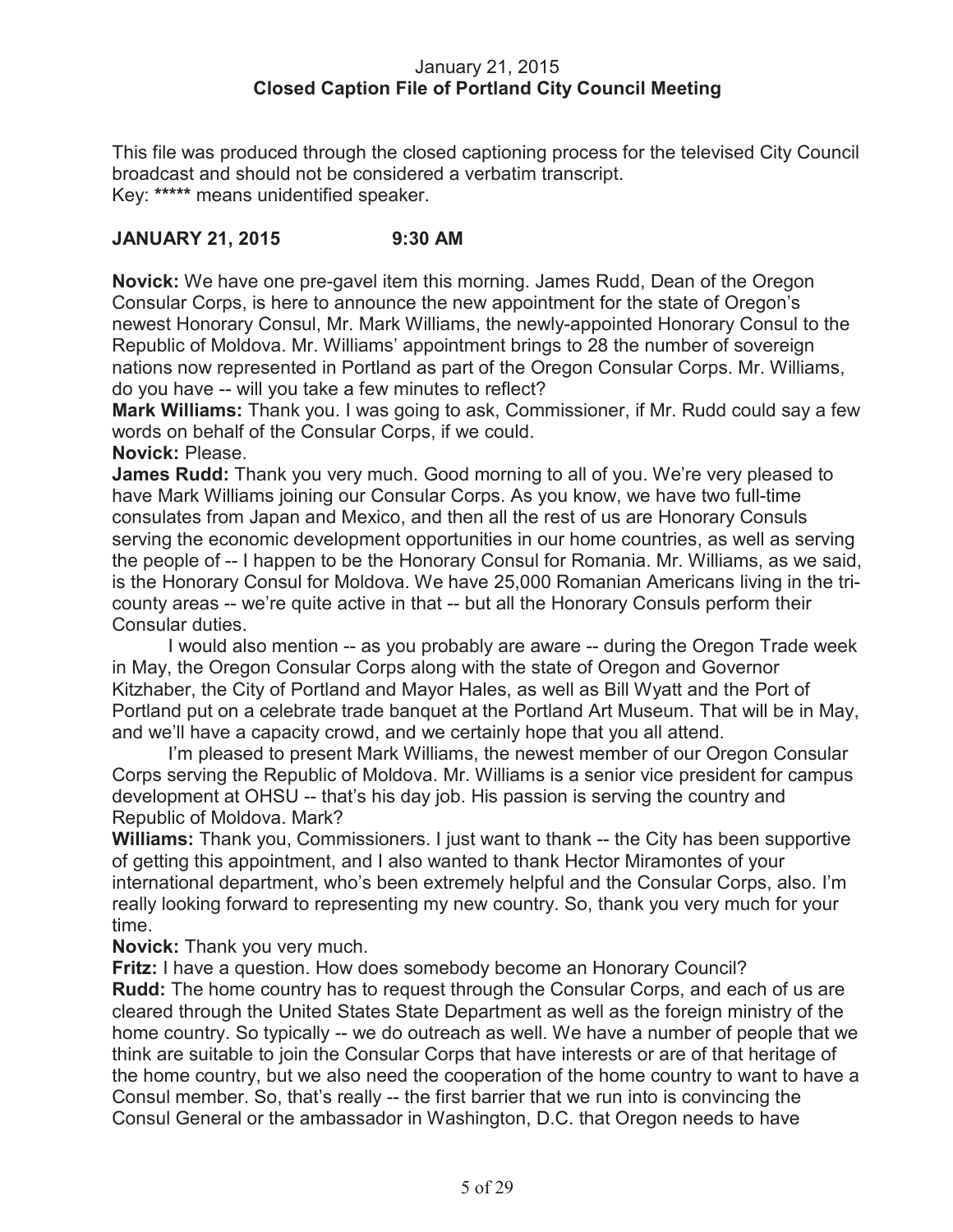representation. And typically, that becomes --- part of the reason is there is an indigenous population of that country in the city.

**Fritz:** We have a lot of them, so I'm thinking that we could expand still further -- **Rudd:** Absolutely, and we're trying to.

**Fritz:** What are the duties? What does an Honorary Consul do?

**Rudd:** They really range. There are a number of our Consuls -- Germany, Great Britain, France -- that have legal authority to process visas and passports. I do not for Romania. I funnel that down to Los Angeles for the Consul General to do those kind of duties. But as long as you have a Consul or an honorary Consul in an area, all eligible people that have passports can vote if their home country's national elections. So, that's one of the benefits for Romanian Americans living in Seattle all the way down through Portland. When there is a national election in Romania, if they have a valid passport. They are allowed to come and vote in Oregon. We had our last presidential election at Wilson High School.

**Fritz:** Wow. So, thank you. And I assume that Hector in the Office of Government Relations can give anybody more information if anybody's watching and would like to do that?

**Rudd:** Absolutely. We have a very strong and good working relationship with Hector and the City.

**Fritz:** Great, thank you very much for coming in.

**Fish:** Mr. Rudd, I had a quick question. What's an example of a cultural or economic tie that we have with Romania that benefits both the state of Oregon and the great country? **Rudd:** Well, right now it's more one way, it's Romanian Americans living in Portland and being very active in the community from an economic standpoint. I think the biggest drawback right now that I would have recommending a U.S. business consider Romania is their rule of law. There are real issues right now that they're going through as an Eastern Bloc country as they emerge into the European Union. But there are some American companies over in Bucharest primarily doing business.

**Fish:** Thank you. Thank you for joining us.

**Rudd:** Thank you.

**Williams:** Thank you very much.

**Novick:** Thank you very much. City Council is now in session. Karla, please call the roll. **Fritz:** Here. **Fish:** Here. **Saltzman:** Here. **Novick:** Here.

**Novick:** Alright. Before we move on to communications, I'd like to note that today, those presenting communications will each be given one cinnamon roll in honor of the Decemberists. The Decemberists are releasing their new album and they were here yesterday and the mayor honored them, and they played several songs from the new album but they also played their old standard, Sons and Daughters, which includes the refrain, "we'll fill our mouths with cinnamon." So, in keeping with Decemberists week, we are having cinnamon rolls for the five communications presenters. Karla, who do we have for communications?

#### **Item 77.**

**Novick:** Ms. Dunks, thank you. [applause] Before we get in, I would like to remind people that we ask that there be no clapping, booing, hissing, profanity, insults, personal attacks, throwing objects, etc. in the context of communications and remind people that the rules of conduct prohibit disruptive behavior, and attendees will be warned and then will be asked to leave the room in case of disruptive behavior -- which I'm sure no one will engage in. Please state your name, you don't need to state your address, and you have three minutes. Thank you.

**Amber Dunks:** And I was also wondering -- there are three of us testifying on behalf of the HBR, would it be possible for all three of us to come up at the same time?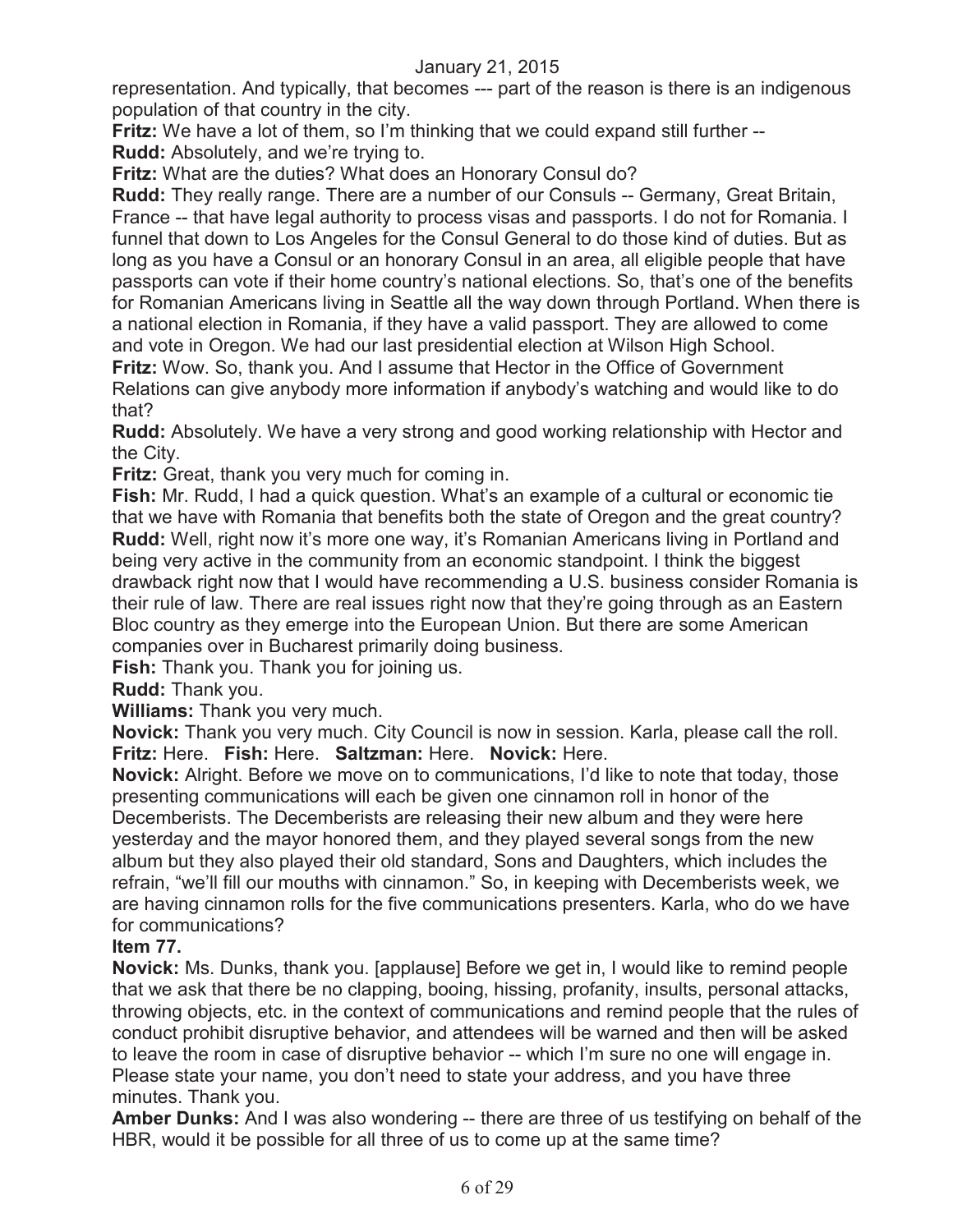**Novick:** Certainly. **Item 78. Item 79. Novick:** Ms. Dunks.

**Amber Dunks:** My name is Amber Dunks, I'm here on behalf of Right 2 Survive and the Homeless Bill of Rights campaign. We're here for ask for support for our Right to Rest bill, which goes in front of the legislature this session. This bill includes the right to move freely, rest, sleep, and pray in public; to protect oneself from the elements; occupy a legallyparked vehicle; share food; and eat in public regardless of housing status.

This bill is drafted after extensive outreach was done in which 80% of survey respondents reported being harassed or criminalized for sleeping. Another 78% reported being harassed and criminalized for sitting or lying down, and 66% of respondents were cited for loitering or hanging out. The vast majority of the Oregon surveys were done in Portland.

Martin Luther King Jr. said, law and order exists for the purpose of establishing justice, and when they fail in this purpose, they become the dangerously structured dams that block the flow of social progress. Laws and ordinances that target the houseless community for carrying out basic survival activities, such as sleeping, eating, or sharing food in public, and erecting a tent or putting up a tarp to protect themselves from the elements, do not exist for the purpose of justice.

Furthermore, I assert that these laws and ordinances exist to perpetrate a cycle of houselessness by throwing up yet another barrier of the housing and employment. For example, if you're cited for sleeping in a doorway, the charge is criminal trespass. Therefore, when you apply for an apartment or a job, this shows up on your record when they perform a background check, making you less likely to succeed.

Keeping people houseless by criminalizing them for being houseless and unable to enter our already overcrowded shelter system benefits no one. MLK also said, one who breaks the law that says his conscience tells him is unjust and he accepts the penalty of imprisonment in order arouse the conscience of the community over its injustice is in reality expressing the highest respect for the law.

This is what civil rights leaders have done in the past. We have a shameful past in this country of upholding laws and ordinances designed to target different communities of color, and now we have a shameful present of upholding these same type of laws and ordinances targeting the houseless community. This does not have to be our future.

By supporting the Right to Rest, we can break this cycle of injustice and stand up as a community, state, and eventually a country, and say that we vow to end another form of discrimination against our fellow human beings. Thank you.

**Tricia Reed:** Hi, my name is Trish Reed, and I'm representing Right 2 Survive and the Homeless Bill of Rights Coalition.

Martin Luther King Jr. said, now I say to you today, my friends, even though we will face the difficulties, even though we face the difficulties of today and tomorrow, I still have a dream. It is a dream deeply rooted in the American dream. I have a dream that one day, this nation will rise up and liver out the true meaning of its creed. We hold these truths to be self-evident that all men are created equal.

All men, women, and children are created equal; the creation is not the issue. The issue is that there is a systemic problem that creates cuts in affordable housing and throws up more barriers for people to obtain the little affordable housing that is left. In the midst of the crisis, laws and ordinances designed to target and criminalize the houseless and low income are created.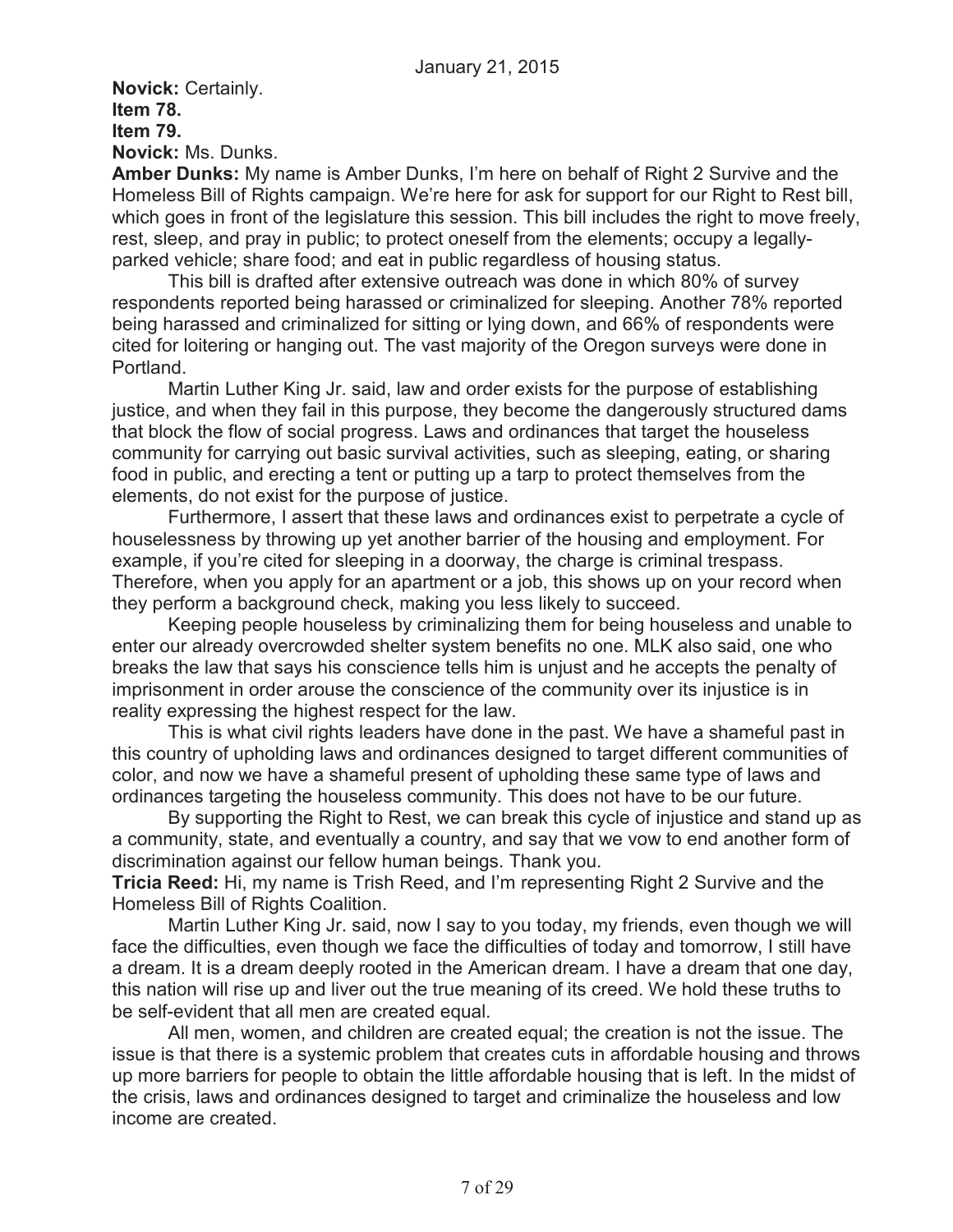Although we have made great strides in the struggle for equal rights for all, we cannot truly say as a nation that we treat all as they are created equally as long as it is still legal to criminalize and discriminate against the houseless community for carrying out basic activities needed for survival, such as eating and resting.

MLK also said, history will have to record the greatest tragedy of this period of social transition, was not the strident clamor of the bad people, but the appalling silence of the good people. I want to believe that our City Council, the audience, and everyone watching this meeting are all good people. We cannot remain silent as our most vulnerable citizens are subjected to unjust laws and ordinances that criminalize them for erecting a tent, putting up a tarp, or sometimes merely covering themselves with a blanket to protect themselves from the elements. Carrying out the simple act of sleeping -- which is a necessary, biological need for everyone -- should not be illegal for anyone. Please come out in support for the Homeless Bill of Rights and the Right to Rest bill. It's not about separate rights. It's about equal rights. Thank you.

#### **Novick:** Thank you.

**Jermaine Johnson:** My name is Jermaine Johnson, and I represent the Right 2 Dream Too Bill of Rights campaign. We are a corporation [indistinguishable] to introduce the Bill of Rights legislation in California, Oregon, Colorado. The bill will be going in front of the legislature in July.

Our bill would help assure that no one will be targeted or [indistinguishable] he biological need to sleep regarding their houseless status. Martin Luther King said, I had a dream that on the red hills of Georgia, the son of the former slaves and the former slave owners will be able to sit together at the table of brotherhood.

We also have a dream. Our dream is that the homeless community no longer be targeted with justice and laws and ordinances, and seek the discrimination against the crime of people based on their perceived housing status -- the laws and order used to target the houseless community today. Simply, the ugly laws in the sundown downs discriminate against people and people of color the poor and all represent.

Sleep deprivation is well-known. The United States has supported taking the formal sentence against torture. Why are we depriving people who are breaking no laws, except having no place to lay their heads? Please, support our legislation and stop the cruel and inhumane practice. Thank you.

**Novick:** Thank you very much.

**Fritz:** If people want to find out more about this campaign, how can they do that and how can they donate to help people?

**Dunks:** They can go to www.wraphome.org, and there's information about the Homeless Bill of Rights. WRAP is short for the Western Regional Advocacy Project. It's a coalition of groups from California, Washington, and Oregon. Also, they can contact Right to Survive, or they can contact Monica Beemer at KBOO, and we can get information to them. We have campaign meetings at our offers at 2249 East Burnside on the first, third, and fifth Fridays of the month at 11:30 in the morning, also.

**Fritz:** Wow. Thank you very much for your advocacy and thank you for coming. **Novick:** And cinnamon rolls are available on your left. [laughter] Karla, who's next? **Item 80.**

**Novick:** Good morning, Ms. Raiford.

**Teressa Raiford:** Good morning, Commissioner Novick. Good morning, other Commissioners and the absent mayor. We have a video that the clerk has that I wanted to go ahead and present to you along with a narrative from my brother, who has been on the front lines fighting for his human dignity and rights in the City of Portland. So, we'll start the video.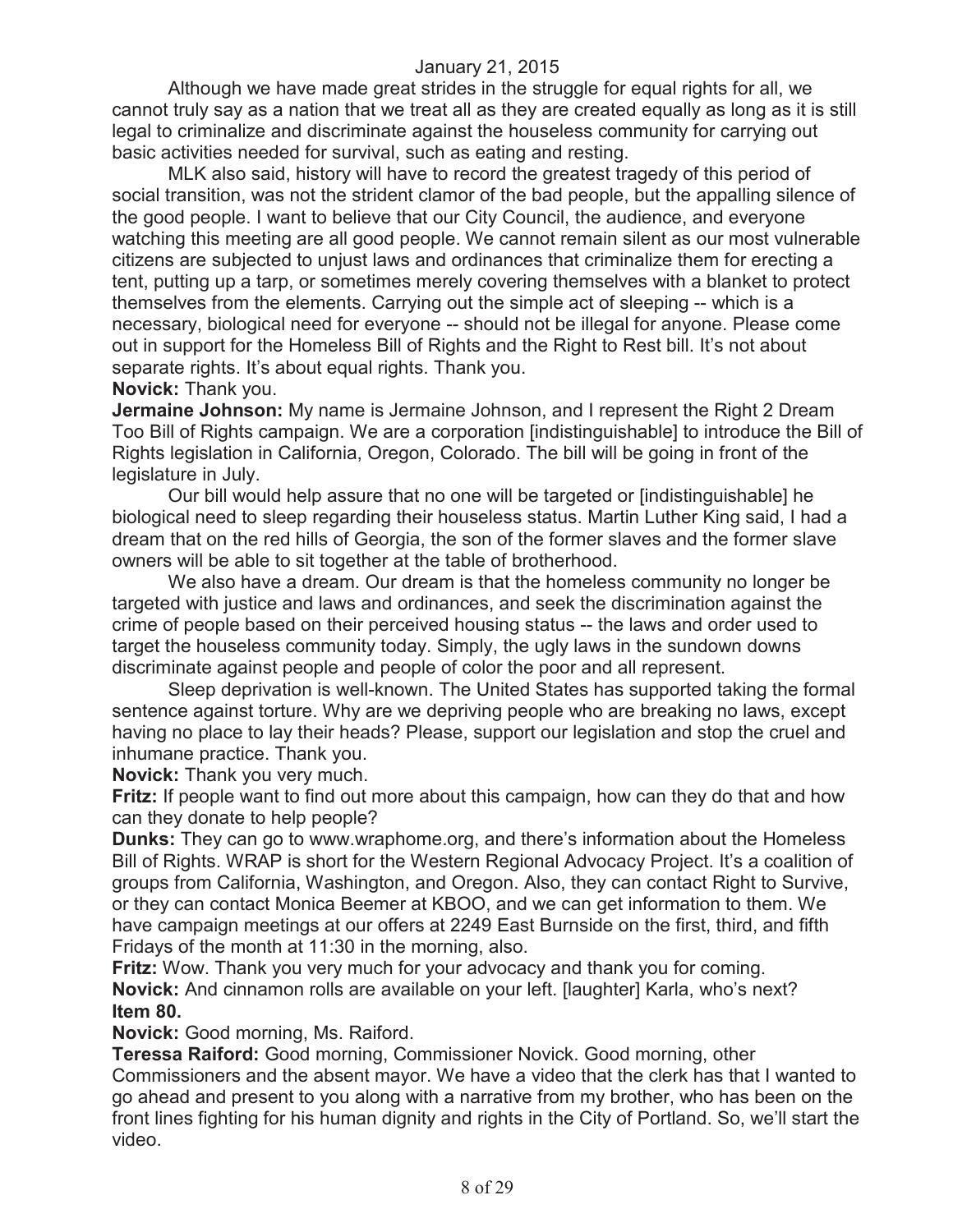**Novick:** Ms. Raiford, I just want to start by saying that we haven't had an opportunity to review this video since the proceedings of the Council.

**Raiford:** It's from TIME Magazine. It's safe media.

**Novick:** Yeah, I just want to make sure that if people need to warned that children shouldn't be seeing.

**Raiford:** No, it's nothing graphic. I'd first seen it in an article from TIME. [video playing]

\*\*\*\*\*: This what we doing out here, man. It's crazy out here though. I mean, he didn't deserve to die. He didn't deserve that many shots, though. You can choose somebody and they live to stop them from running. You can shoot somebody and they live to stop them from running, but you ain't gotta shoot them down. Why you gotta shoot him in the head? He ain't even have no gun on him. It's crazy.

\*\*\*\*\*: I feel like they should keep protesting until it's over with. And if we don't get justice, then that's just what's going to happen, then. We're going to be here every day until something happens. Let's keep walking.

**\*\*\*\*\*:** I saw Trayvon Martin, I saw George Zimmerman get away with it, and now it's another case, and now this police get away with it. I'm telling y'all man, this ain't Florida. This is St. Louis, Missouri. Come on, brother.

\*\*\*\*\*: He was so young, man. He's finna go to college like -- well, what if that was me, man? Like, I'm 14, I'm just now going to school. What if that was me finna go to college? And then the only person in my family, and then I die right before the day of school starts. **\*\*\*\*\*:** What's that all about? What's that?

**\*\*\*\*\*:** He was 18 -- he was too young to die.

**\*\*\*\*\*:** What is that, though?

**\*\*\*\*\*:** I don't know what that is. That's them. I wrote this.

\*\*\*\*\*: Let me ask you something. If it don't make a point, then why do it?

\*\*\*\*\*: They put this on. I'm trying to scrape it off so I can write on it.

\*\*\*\*\*: I mean, that's what I'm saying, why put it on there when you can go get a piece of paper and put in on there? Mike Mike made a statement in time now, you know what I'm saying? And we have got to keep his memory alive by not defacing property -- and this is what they want y'all to do, this defacing property. Look at this. This don't even say nothing no more. Can't nobody really see it. When the rain comes, it could be washed away. But this right here will never be washed away. All these people out here will never be washed away. I bet you get out there in the middle of the street, they gonna see you because your age. It's just like fighting with your mind -- fight with a pen or a paper or marker. You know what I'm saying? Make it bigger in every way so they can see. **\*\*\*\*\*:** Alright.

[end of video]

**Raiford:** So that's what we doing. That's what we doing, and we're not going to stop. We're not going to stop until we get justice. We're asking for it, we're working for it, we're educating our youth so that they can get it, so that their understanding the power. They know you work for them. That's what they do know. And they're going to learn the rules of engagement so that they can win at this, but you have got to do it. You have got to be courageous, you cannot have no buffers between you and the people that exist in this community. You can't go to people that you appoint as the professional of the problem and not speak to them directly, not be engaged with them directly. That's a direct insult. You got to understand that, you gotta know that. You did not see no leaders on that video standing around kumbaya with them families. They out there by themselves. Those people come to you to make you feel comfortable around us. We don't need that. You have got to reduce those barriers and break those ties that bind you to injustice against us.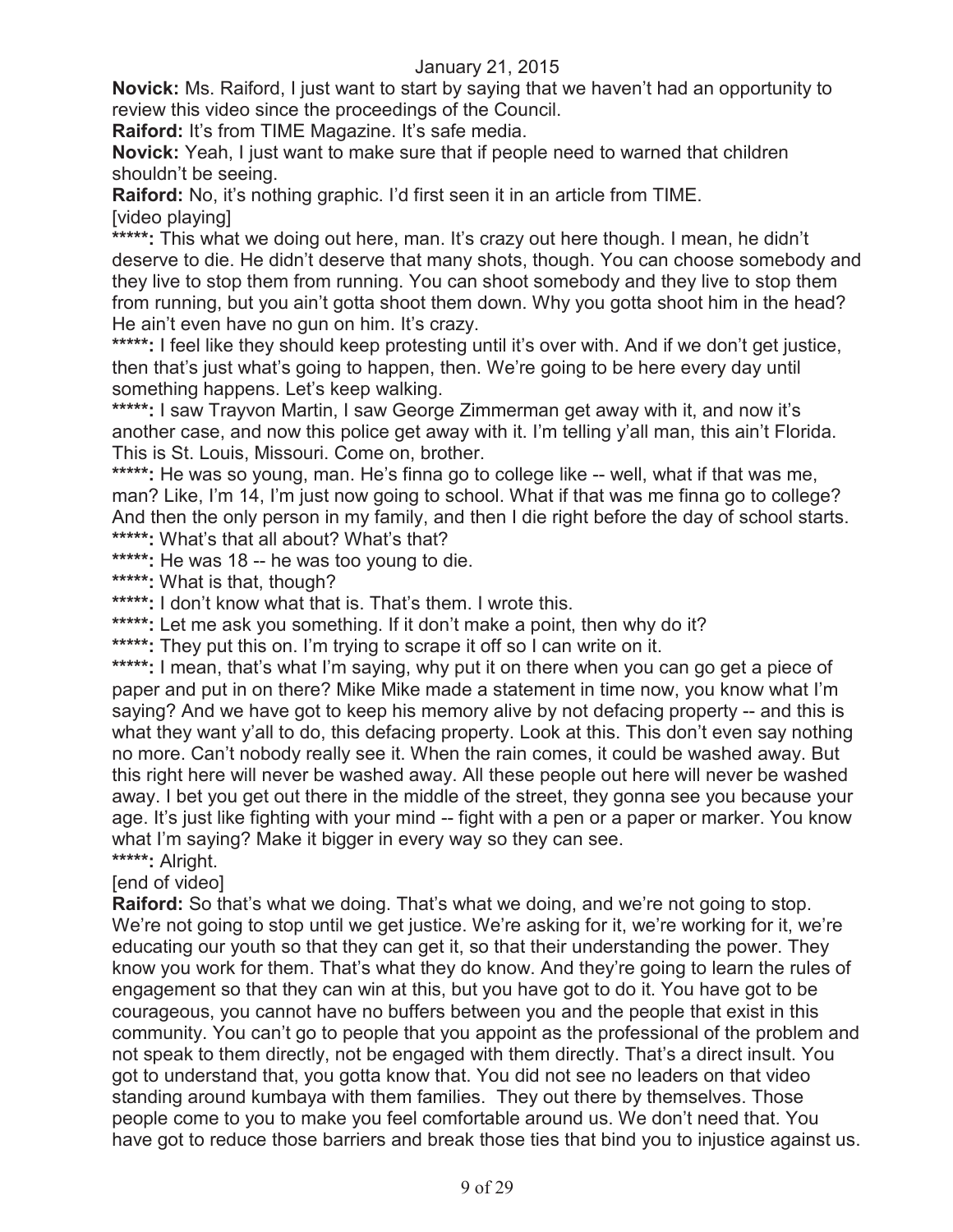**Marcus [\*\*\*\*\*]:** Everything she just said is extremely valid.

**Novick:** Sir, please state your name.

**Marcus:** My name is Marcus.

**Novick:** Thank you.

**Marcus:** I should not have to fear leaving this building, fearing that I am going to be followed by one of you guys because I am here stating my name on the record. I also shouldn't fear that me dying is what it's going to take for you guys to do something about what's happening to the people of color out here. I'm out here every day. This protest that you see on the video -- that's an everyday thing for us. The protest is not just us walking down the street yelling and screaming. My skin is the protest, it seems like.

You guys sit behind this desk and act like you're doing something, but you're really not. Even watching this video, half of you really watched it while most of you really were looking around at the audience. The [indistinguishable] that you guys have -- it's a sickness it just seems like, that you have.

The protest is for you to wake up. The protest is for you to do something. The protest is there is just knocking on the door before we kick the door down. Once again, it is a knock before we kick the door down. What are you afraid of? I'm educated. I'm not a gang banger. What makes me different than you? Just because you have on a suit and tie, and I wear a fitted cap and hoodie. How would you feel if my people had attacked you guys because of how you dress and how you talk, and we follow you at all your Starbucks?

Racism is a sickness, and it's not something that you can just cover up with Martin Luther King quotes and Malcom X quotes and Rosa Park quotes. I'm not asking you to help me. I'm asking you to wake up yourself and teach the rest of your people to wake up. Use the power that you have to wake up your community to unify so that there is equality. That is a fight that we have been fighting forever. Martin Luther King had the dream, and that's all that he had. Now, we are here putting the action after that dream. I feel like that is the fear that you guys have is now that there's action -- that the dream is being laid down. **Novick:** Thank you, Mr. Marcus. Really appreciate your testimony and the video. **Raiford:** You know what we're asking you for. Make the right recommendations and stand accountable. Even if your signature is on the contract, Charles.

**Novick:** Thank you. [applause]

#### **Item 81.**

**Mimi German:** Hi, my name is Mimi German. I have a plea for City Council today. I didn't know that it was a plea but I spoke to a lawyer this morning, and he said, this is a plea.

Dr. Martin Luther King had what I call the triple threat, and he dealt with it, and I want to reiterate what it was that he said and how I think we can make things move along in our city. The triple threat -- racism, poverty and militarism. These are the things that he addressed and what I'm addressing today.

I come today in solidarity as a white woman with the Black community of Portland and Black communities everywhere. Daily, I see the oppression of my Black sisters and brothers. It is easy to see because it is everywhere if your eyes and heart are watching. Empathy and understanding don't require much more than an opening of the heart. I am here to talk to your hearts.

We are in a fight for justice. We -- white, black, red, yellow -- all of us need equality. We are in a fight for justice, and we will not sit quietly or politely in your institutions. We will win. Justice occurs when oppressors have been held accountable for the crimes they have committed against society.

Today, I speak about the crimes committed against the Black community by Portland's racist police who go unpunished and free to continue to commit terror against people of color in the city. Today, I'm speaking about the injustices of children of color not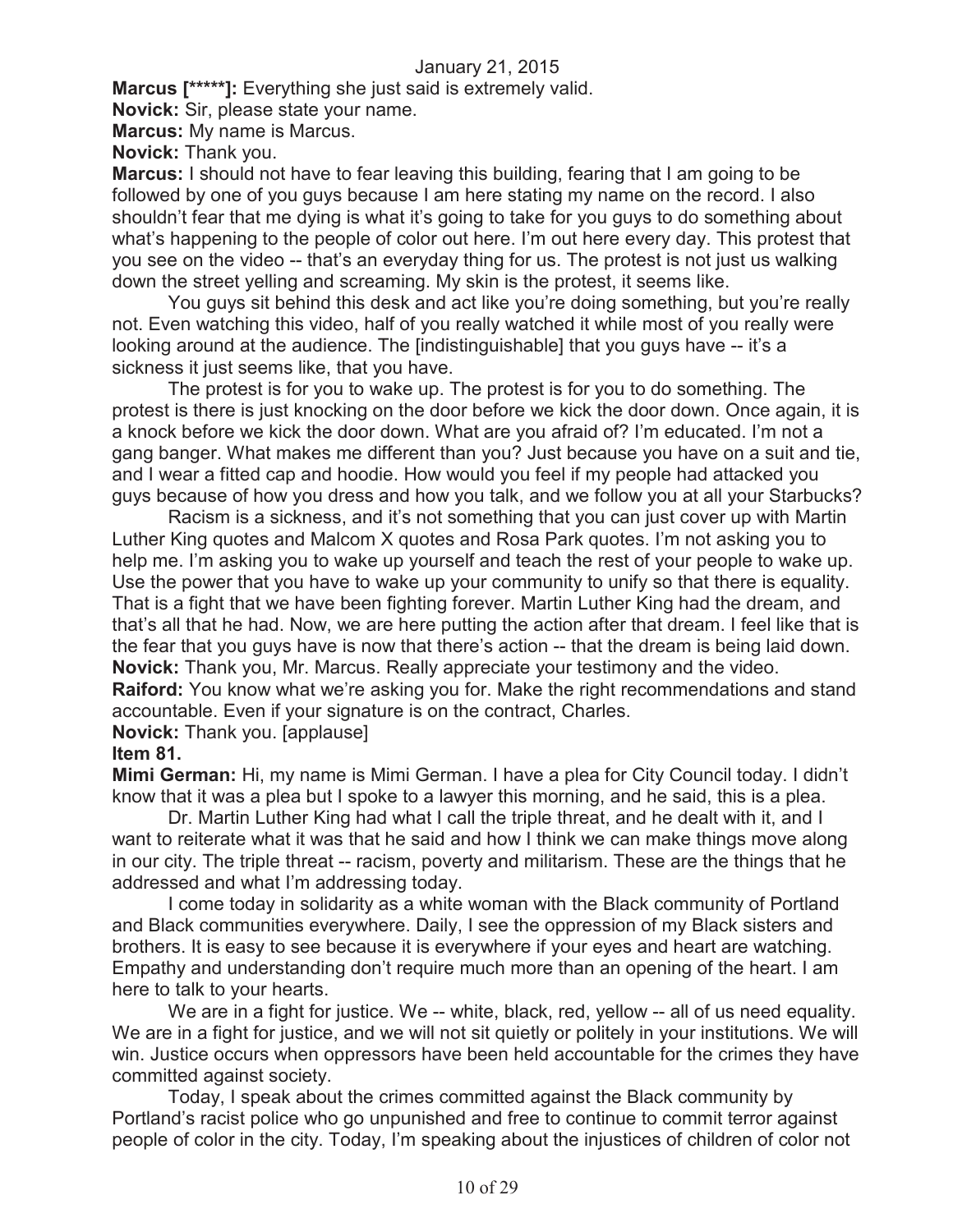having adequate education in our schools while paying white overlords hundreds of thousands of dollars to continue the oppression at hand. Today, I'm talking about the militarization of the police force that is present not only at protests and marches, but also at school board meetings to protect the board from the people that they are supposed to be working for -- which is what happened last night.

Demilitarize your minds so that you can see the insanity of what you are doing to the people in your community -- the people who have hired you to do your jobs. Racial profiling in an unfettered power over the Black community must change. If you must enforce something, enforce dignity for all humanity right here in the City of Portland. Care about what you have been elected to do.

In honor of Dr. Martin Luther King, whose name is a guiding light for truth and justice for all, I ask you to use your collective power to immediately hold accountable all police behavior that resembles -- even in its shadows -- a reflection of racism. End racism now. This can be done today. Will you stand with me in full commitment to ensure that the Black community can not only relinquish its fear of walking in the streets of Portland, but thrive in our city? In honor of the truth spoken by Dr. Martin Luther King for equality of all people, will you stand with me, all of us, in the chamber and City Council, stand with me and racism in Portland now. We will hold you accountable.

**Novick:** Thank you, Ms. Mimi German. And again, if you would like a cinnamon roll, there is one to your left.

**German:** I do not want one.

**Novick:** Now, we'll onto the consent calendar. Karla, I understand a number of items have been pulled?

**Moore-Love:** Correct. I have 82, 83, 84, 88, and 89.

**Novick:** OK.

**Fritz:** Is there any left? Will you say those again, please?

**Moore-Love:** 82, 83, 84, 88, and 89.

**Novick:** We'll take those up at the beginning of the regular agenda. Meanwhile, we'll take a vote on the balance of the consent calendar. Karla, please call the roll.

#### **Roll on consent agenda.**

**Fritz:** Aye. **Fish:** Aye. **Saltzman:** Aye. **Novick:** Aye.

**Novick:** OK. The balance of the consent agenda is passed, and let's see, we move onto 82, Karla?

**Item 82.**

**Novick:** Good morning.

**Harry Auerbach, Chief Deputy City Attorney:** Good morning. Thank you, Commissioner Novick and members of the Council. My name is Harry Auerbach, I'm Chief Deputy City Attorney. The matter before you is a resolution to authorize our office to sign onto a briefing being prepared by the city and county of San Francisco in a case brought by the plaintiffs in Massachusetts, alleging complicity of online advertisers in human sex trafficking. I would be happy to answer any questions you have about that. **Fritz:** Do we know who pulled the item?

**Saltzman:** I actually pulled it because I wanted to bring attention to this item. I think it's an important issue for us to join with the city and county of San Francisco in filing a friend of the court brief. In this case, it does involve child victims of sex trafficking who are trafficked via internet. And while the internet has brought about positive changes, I also feel it has been used as a tool to promote trafficking of women and children. I believe that this case seeks to protect the victims of sex trafficking, and I do support our city joining with the city and county of San Francisco to file this friend of the court brief. And I asked Harry to be here to answer any questions.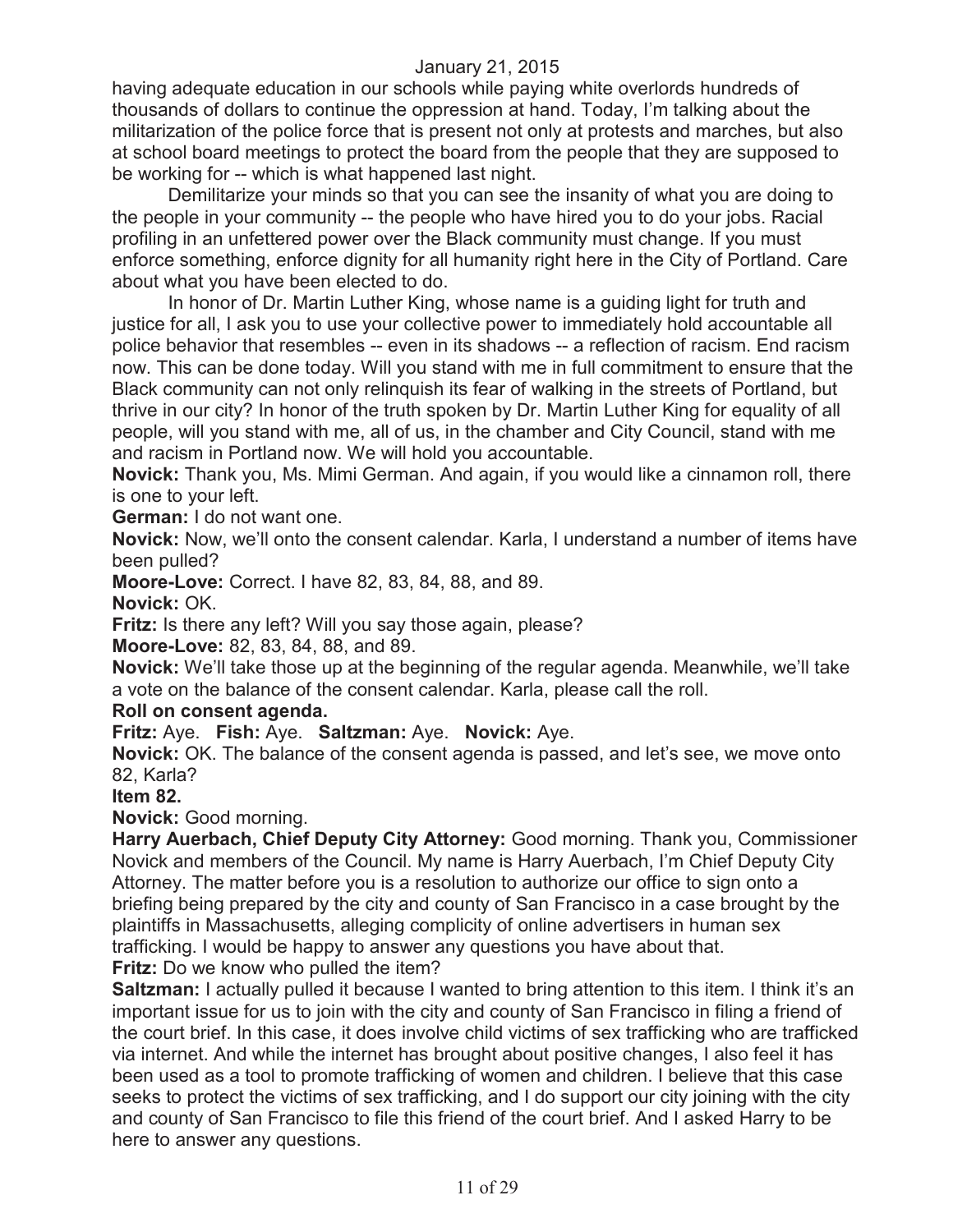**Novick:** Thank you, Commissioner. Karla, do you have sign-up sheet? **Moore-Love:** I did not have a sign-up sheet for pulled items.

**Novick:** Thank you, Mr. Auerbach. Karla, please call the roll. I'm sorry -- does anyone want to testify on this item?

**Charles Johnson:** Good morning, Commissioners. For the record, my name is Charles Johnson, and I'm glad that the Commissioner Saltzman pulled this item. I know that the City and the Police Bureau have worked in the past, and that both the Human Rights Commission and the City police department have specialists concerned with human trafficking.

When we talk about going amicus curiae, maybe the northern district of California, I can't help but to think this is a better use of our City Attorney's time than having them appeal this decision of Judge Simon regarding the United States of America suing the City of Portland and y'all settling with them.

The other issue that needs to be raised is this fall, your idea of fighting human trafficking was simply to have the Portland Police pay for a guy to fly here from New York, a lonely guy, and then set him up as if he was some sort of pimp. So, I hope that the new police chief, Chief O'Dea, will be working closely with y'all to make sure that your real human trafficking fight is focused on real victims and real under aged victims and not having police send a thousand text messages to an adult in New York about a fictitious adult that exists in the minds of the detectives. Thank you.

**Novick:** Thank you, Mr. Johnson. Anyone else want to testify on this item? Karla, please call the roll.

**Item 82.**

**Fritz:** Thank you, Commissioner Saltzman, for pulling this to bring attention to it. I certainly support the effort to crack down on sexual slavery and exploitation. Aye.

**Fish:** Aye.

**Saltzman:** I want to thank the City Attorney's Office for bringing this important case to our attention, and we're happy to have you join in this case. Aye.

**Novick:** Thanks to the City Attorney's Office and to Commissioner Saltzman for drawing attention to this item. Aye.

**Item 83.**

**Novick:** Karla, who pulled this item?

**Moore-Love:** Mr. Lightning pulled this one.

**Novick:** OK. Is Christine Moody here to address this item?

**Fish:** Christine is here, and she's going to give a presentation.

**Novick:** OK. Oh, hey, Christine. Come on up. Good morning.

**Christine Moody, Chief Procurement Officer, Office of Management and Finance:**  Good morning, Commissioner. Actually, I was here for another item, so I'll just let you

know that this is a procurement report recommending the contract award to --

**Fish:** A little louder, Christine.

**Moore-Love:** Pull the mic down.

**Moody:** I'm sorry, how about that -- does that work? Recommending a contract award to Kodiak Pacific Construction in the amount of \$902,129, which is below the engineer's estimate of \$1,146,000.

**Novick:** Sounds good.

**Moody:** There is a 74.4% MWESB participation on this project.

**Fritz:** Worth drawing attention to.

**Novick:** Excellent.

**Fish:** Christine, this is the second time in two weeks that you've come to us where the bid was below the engineer's estimate, and yet we've seen in other areas the bids coming in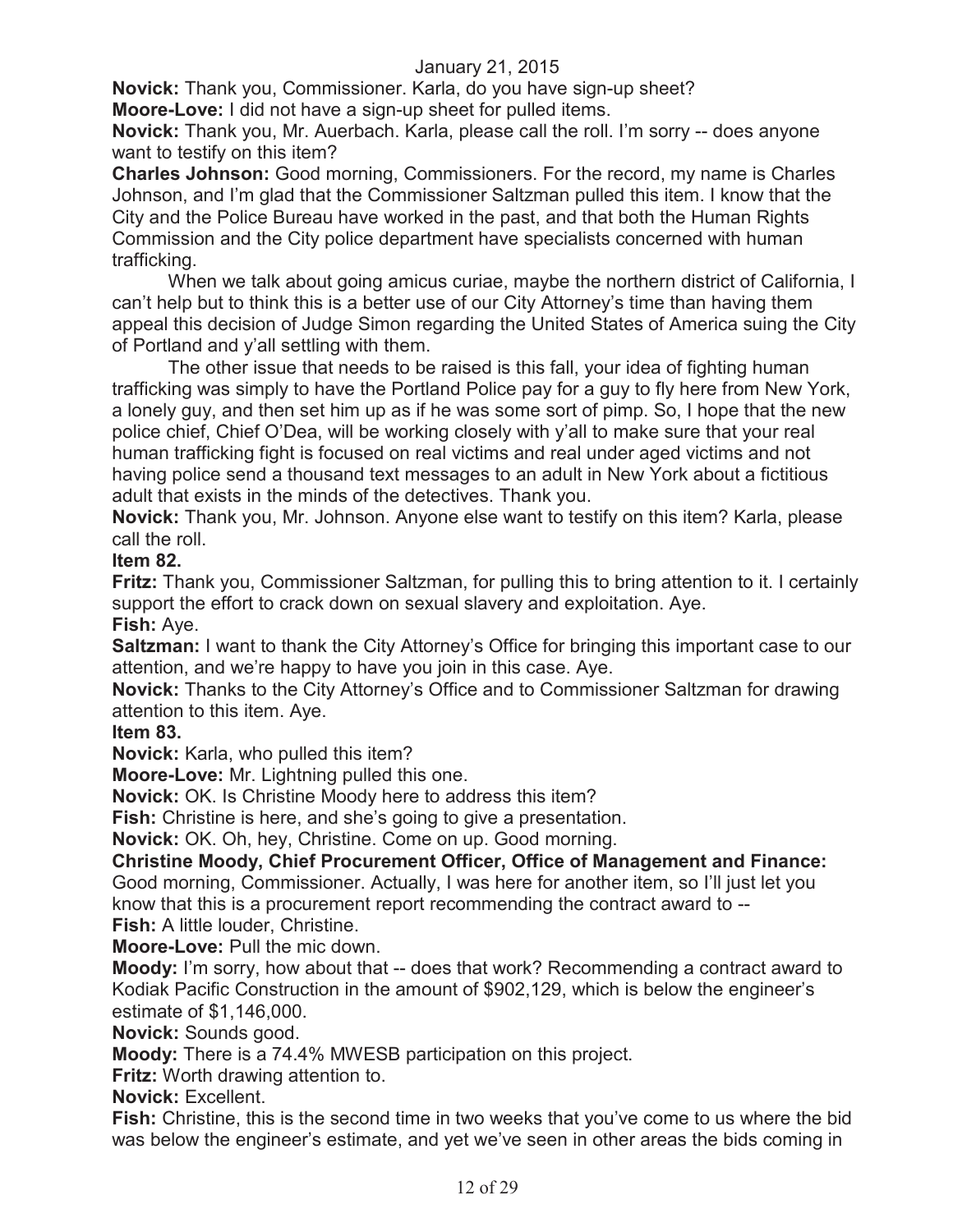above because of the economic forces. Any particular reason why we're now seeing better prices?

**Moody:** On this one, I think it probably has to do with the competitiveness. There was 10 bids received on this. So, when there's more bids received, the pricing tends to go a bit lower.

**Fish:** Thank you.

**Novick:** Perhaps our contracting community shares our commitment to building sidewalks in outer East Portland, and that's why they're particularly enthusiastic about this. Thank you, Christine. Anyone want to testify on this item?

**Lightning:** My name is Lightning, I represent Lightning PDX Rethink Lab. One of the things I want to have a clear understanding on transportation is that when we see vehicles out there with the City of Portland doing the paving and various other projects, is it more beneficial to have the City of Portland doing those jobs, and is the City of Portland paid back when they do those jobs? Because what I'm seeing -- these other contractors coming in and getting bids throughout and doing work, that money is being directed to those contractors, but when we have a shortfall of money to Transportation in the areas of streets, paving, sidewalks, and other areas, is it not more advantageous to have the City of Portland doing these jobs? Could you answer that, Mr. Novick?

**Novick:** Actually, Lightning, we are restricted in some ways in that the state law requires that jobs above a certain size -- which can include some kinds of paying jobs -- have to be contracted out. That's state law. So, the things that we can do ourselves we generally do, which includes paving projects and sidewalk projects. Generally, we do contract out; and in part, that's because of the state law requirements and what size of jobs have to be contracted out.

**Lightning:** And is the City, in fact, reimbursed when you do the job back to the general fund or to Transportation? Are they not reimbursed down the line?

**Novick:** Transportation does that work with its own -- with the money that it receives from the gas tax and from parking revenues. Transportation gets very little general fund. **Lightning:** OK. Very good. Thank you.

**Novick:** Thank you, Lightning. Anyone else to testify on this item?

**Fritz:** Move to accept the report.

**Fish:** Second.

**Novick:** Karla, please call the roll.

**Fritz:** Aye. **Fish:** Aye. **Saltzman:** Aye. **Novick:** Aye.

**Item 84**.

**Novick:** Mr. Fish.

**Fish:** Mr. President, Mr. Buehler is here. I think there's an amendment that you want us to take up?

**John Buehler, Risk Management, Office of Management and Finance:** That's correct, we pulled this for --

**Fish:** Just give us your name.

**Buehler:** I'm John Buehler from the Risk Management office, and we pulled this off the consent agenda to make a minor amendment as to the payee. We had failed to include the claimant's attorney as a co-payee on the check, according to the ordinance. So, the correction should be as follows -- part A of the directive part of the ordinance should read, the Mayor and the Auditor are hereby authorized to draw and deliver a check in the amount of \$88,000 made payable to Mel Shulevitz -- and then with this addition -- and to Steven Kahn, his attorney.

**Fish:** I move the amendment.

**Saltzman:** Second.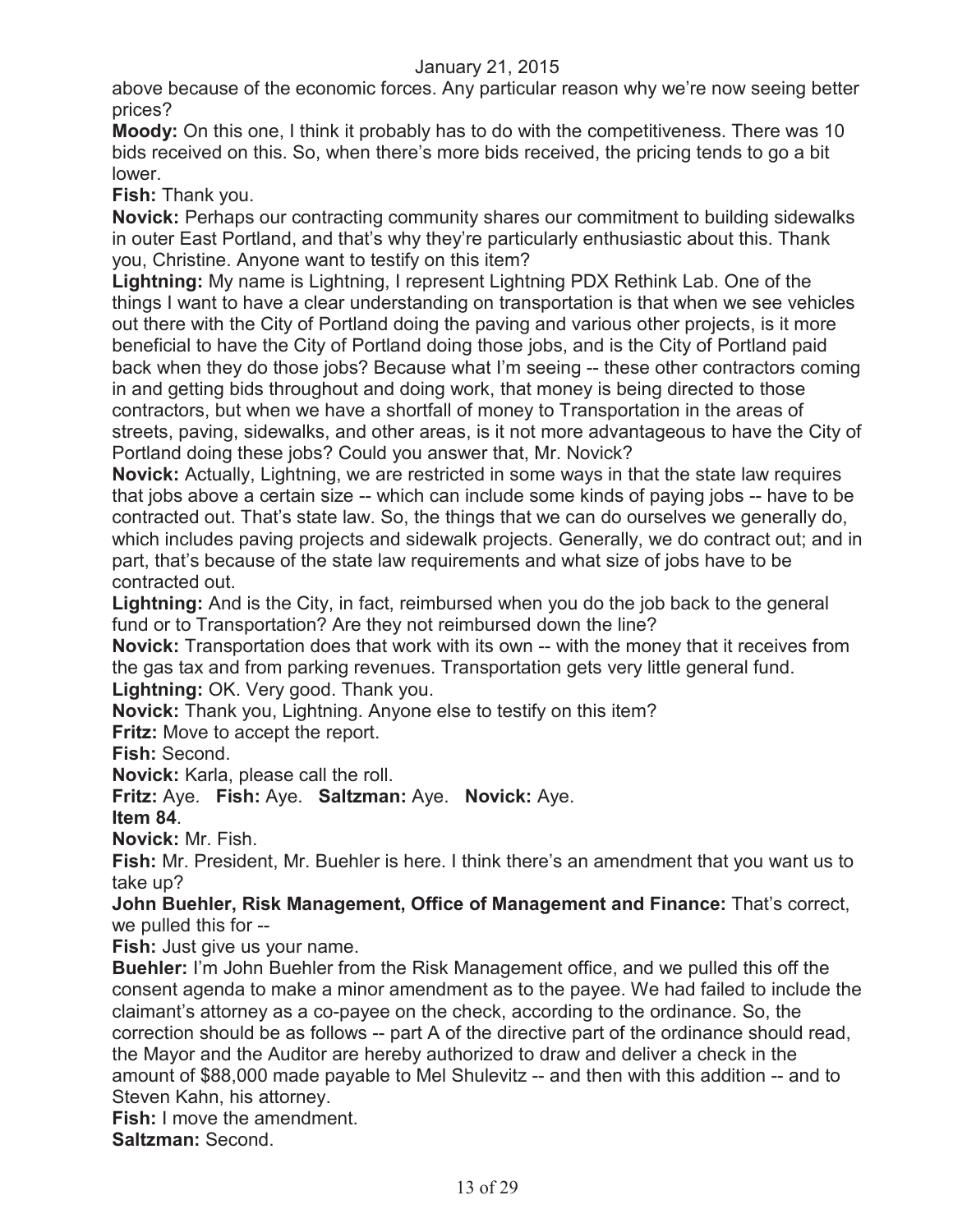**Novick:** Karla, please call the -- oh, anyone want to testify on this? Karla, please call the roll.

**Moore-Love:** On the amendment?

**Novick:** Yes.

**Roll on amendment.**

**Fritz:** Aye. **Fish:** Aye. **Saltzman:** Aye. **Novick:** Aye.

**Novick:** And to testify on the item as a whole?

**Buehler:** It was on the consent agenda. If you need anything further, I would be happy to answer any questions.

**Fish:** I want you to hang out in case an issue comes up.

**Charles Jordan:** There certainly are specific questions. I'm more familiar with settlements -- just last week, the great management that y'all in the police department do make you pay out \$47,000 to a guy who had his leg chewed on by a dog. So, when you have these things, don't even put them on the consent agenda anymore. Have a written statement that says, the injury or wrong experienced by the party is, blank, and although we use technical and legal language and admit no guilt, we're sorry it happened, and tell the people what happened.

So, please direct the question to your party here, and have them explain what happened to one of our neighbors and why \$88,000 of taxpayer money is being expended. I don't care if it's printed in any fancy document linked on the web. I want to hear it announced and read in the record. Thank you very much. My name's Charles Johnson if I skipped that part.

**Novick:** Thank you, Charles. Anyone else wish to testify on this item? Karla, please call the roll.

## **Item 84 Roll.**

**Fritz:** Aye. **Fish:** Aye. **Saltzman:** Aye. **Novick:** Aye.

**Novick:** Thank you.

#### **Item 88.**

**Fritz:** So, Commissioner Novick -- I mean, Mr. President -- I pulled this item for discussion. I'm concerned as to why we're paying for operations to Portland Streetcar when we already pay overhead to Portland Streetcar, why we would be providing bathroom and kitchen cleaning services, and why we're entering into this contract which includes an agreement for Portland Streetcar, Inc. to enter into a five-year lease for this office space when later in the agenda, we're going to be considering going out for bid for a new contract potentially with somebody else.

**Novick:** Thank you, Commissioner. Kathryn and Mr. Bower, would you please address those questions?

**Kathryn Levine, Portland Bureau of Transportation:** Thank you. This agreement provides for the operator relief point. The City -- to answer, perhaps, your questions in reverse order -- the City is not party to the lease between PSI and the building owner. This agreement specifically is between the City and PSI for the operator relief point, which provides is a break and a bathroom for operators. It is on both the NS and the CL lines. We have --

**Fritz:** Why -- just going back -- excuse me for interrupting, but why is then the lease a part of the contract?

**Levine:** I think that PSI is acknowledging that they have entered into a lease, and they have control of the space that they're offering to us.

**Dan Bower:** I believe what the contract says is -- it's more of a whereas statement --**Fritz:** No, it's part of the agreement, both parties agree that PSI agrees to enter into a fiveyear lease for office space.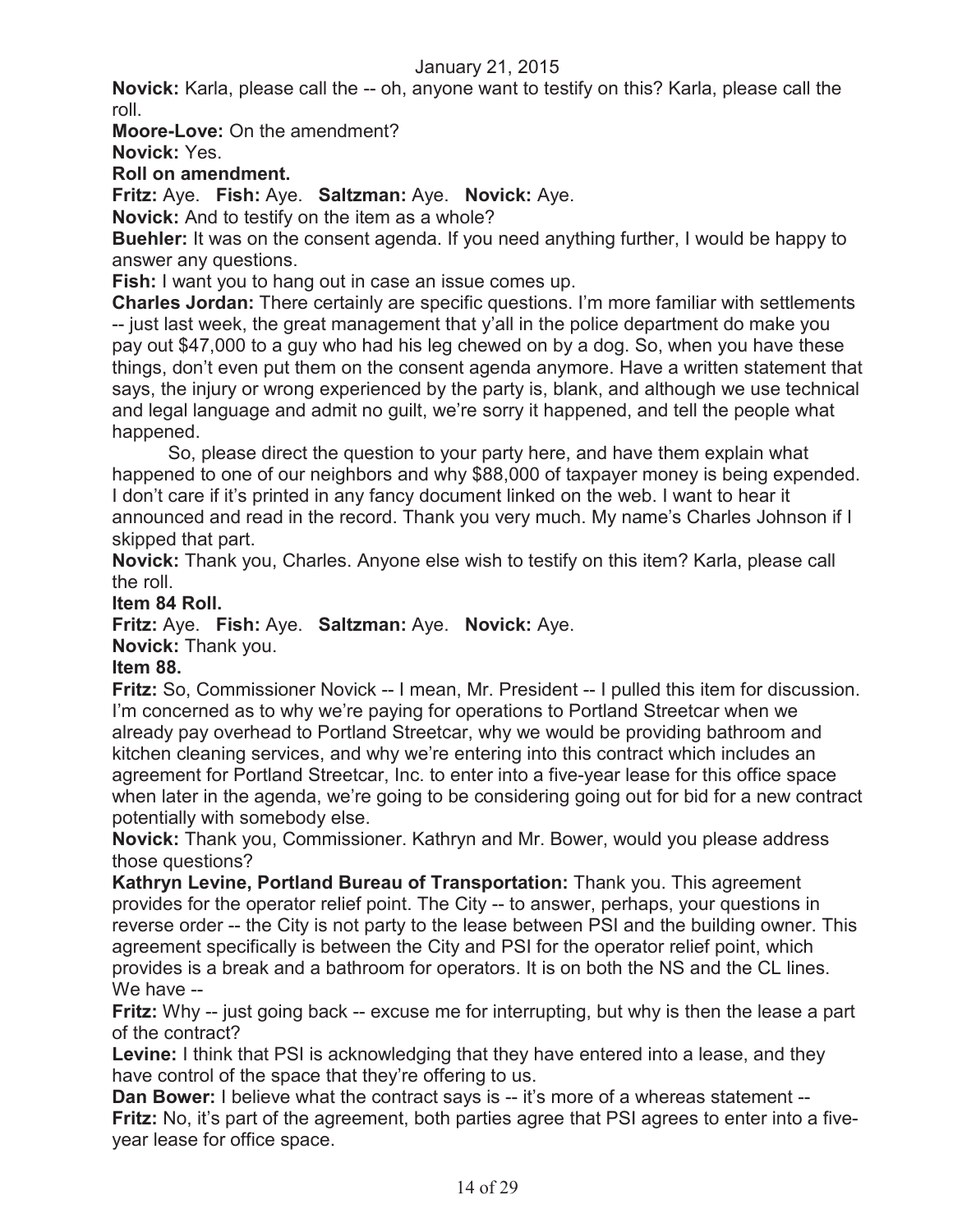**Bower:** We could probably amend that that language. We have already entered into the agreement. It's completely separate from this.

**Novick:** But the City is not a party to that.

**Bower:** No, we're not.

**Levine:** Correct.

**Bower:** PSI has a lease agreement on its own office space.

**Levine:** So, to the question --

**Fritz:** What a minute, it says this agreement is effective as of December 1st, so you've entered into this agreement?

**Bower:** No.

**Levine:** It was drafted for December 1st.

**Fritz:** OK.

**Levine:** To answer to your question about operator relief points, we have had a trailer at the OMSI location for operator relief which includes a bathroom, and there is also an operator relief in SW Lowell and south waterfront where drivers can get out of the vehicle, use the restroom, take a break.

With the extension of the loop, the trailer at the OMSI location I believe will be removed, which only makes it more important that the operators have a place on the line where they can -- we can switch drivers and an operator can go to a break room and use a restroom.

**Fritz:** Why isn't this providing such a place a part of the overhead that we pay to Portland Streetcar, Inc. to manage --

**Bower:** You don't pay me any overhead.

**Fritz:** Yes, we do.

**Bower:** Out of the current agreement, you do not.

**Novick:** Commissioner, my understanding is that what the City is agreeing to do here is to provide cleaning services for the relief point, which is something that our maintenance crews do elsewhere. So, it's more convenient for us to do it rather than to have Portland Streetcar, Inc. contract separately for somebody else to do it. Do I have that right, Kathryn?

**Levine:** That's correct. Our City utility workers have a regular route. They clean all platforms and pick up garbage, and they do that at the other two relief points. So, this would be adding this as a stop for them in their regular route.

**Bower:** The crux of the issues Portland Streetcar, Inc. is not responsible for providing bathrooms for the operators. That's not part of the agreement. The City needs to have an operator relief point at some point. You're going to have to clean a bathroom at some point. Ours happens to be right where both lines cross. It's built and ready to be used today. So, it's a question of how much do we want to pay for toilet paper and who's paying for toilet paper.

**Fritz:** And I realize it's a relatively small amount, however, we do build into -- with all of our contracts with the Portland Streetcar, Inc., there is an additional markup. So, I don't understand why --

**Bower:** I have to disagree with that, ma'am. That's not the way the contract is written. **Novick:** Well --

**Levine:** I think there is a difference between the capital contracts, which I believe you are referring to, and the operating agreement. The operating agreement does not provide for a profit margin.

**Fritz:** OK, but the capital contract has a built-in overhead.

**Levine:** The capital contracts, I believe, did.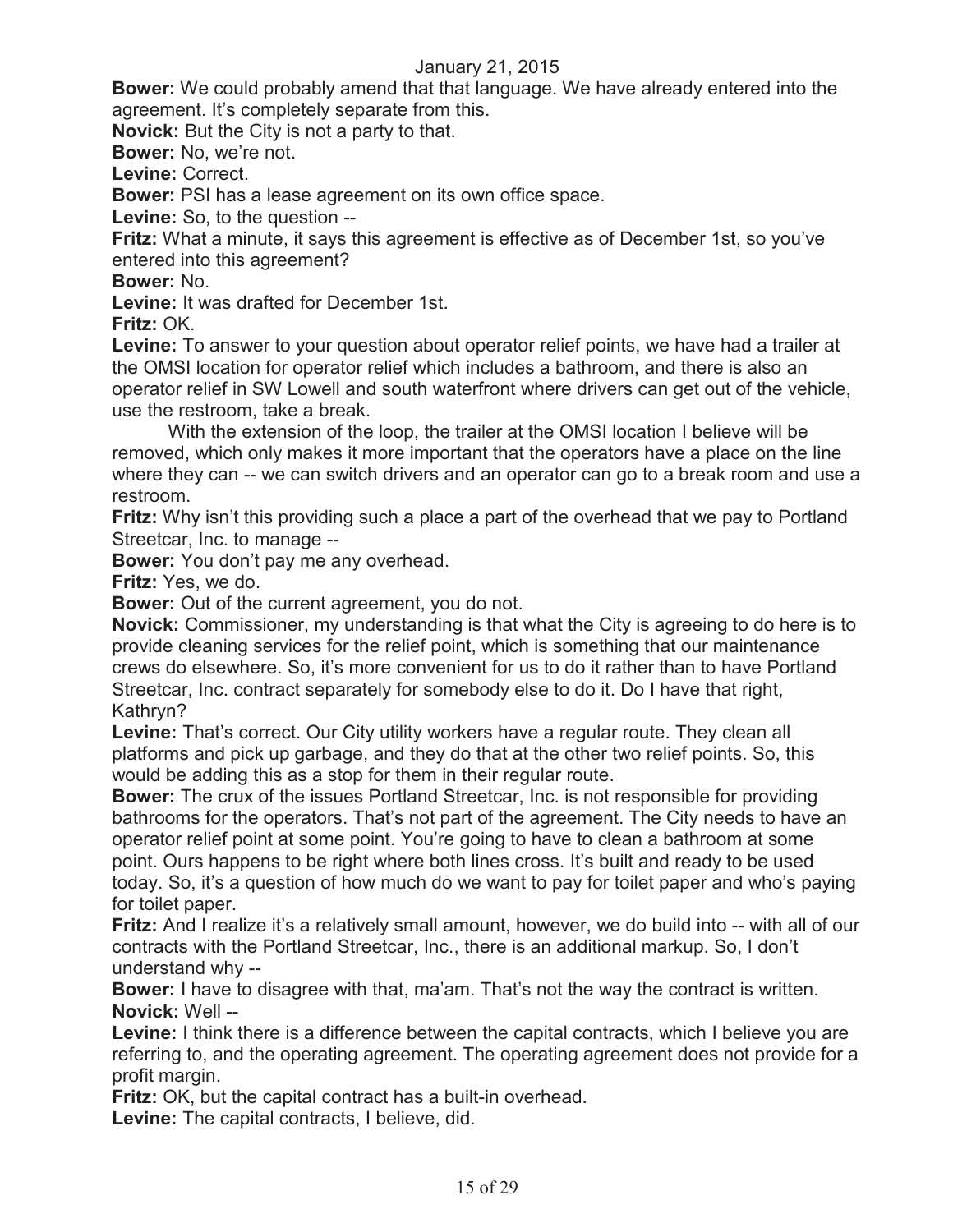**Novick:** Kathryn, am I correct that currently, the operators are using the facilities at the maintenance yard, for example, as relief points, which we maintain. So, we provide cleaning services there.

**Levine:** We do have the headquarters under I-405 which has facilities. But unfortunately, it's not on the intersection of both lines. So, this is a more convenient location for operators using both the NS and CL line.

**Fritz:** But it involves a bathroom that's going to be located in Portland Streetcar, Inc.'s offices.

**Levine:** There is a bathroom in the office and they are making it available to the operators to use, yes.

**Novick:** So --

**Fritz:** Who's cleaning it now?

**Bower:** I am.

**Fritz:** And that's the case for many of the remote locations in office neighborhood associations. It's the staff --

**Bower:** Right, and if it was just my staff using it and not 54 operators a day, I would be perfectly fine with that. I have two staff. I've been cleaning it for several months. **Fritz:** And thank you for doing that.

**Bower:** Mm-hmm, I enjoy it. But with 54 operators a day circling through there routinely, the bathroom gets pretty heavily used. My neighbors have already complained about the number of times the toilet is flushing. It's a very convenient spot. Again, my argument here is you're going to have to clean a bathroom somewhere along the line. This bathroom is right there, it's already built. There's not a whole lot more to this.

**Novick:** So, this is a much more convenient place for the operators to stop as opposed to going onto the maintenance yard and using the facilities there. And instead of paying for additional cleaning at the maintenance yard and buying additional toilet paper we're paying for it here instead.

**Levine:** That's correct.

**Fritz:** How does TriMet manage this issue?

**Levine:** I do not know how TriMet does their operator relief points.

**Bower:** They have a full-time staff person whose job it is to go out and find relief points for drivers. Some of this happens through public, private partnerships like this, where -- for example, our relief point on Lowell and Bond is a partnership with Streetcar and the City and REACH, where they agreed to build a bathroom in exchange for the City cleaning it and using it for their operator relief point. Sometimes, when we have issues with the system, we'll make a deal with the coffee shop and agree to have our drivers come in and I'll go in and pay \$100 up front out of my budget so our operators have free reign to the bathroom. It's just a deal by deal basis. I can tell you right now as an operator -- I've been dealing with them a lot -- they have 15 minutes at most, and for them to walk six blocks either direction both ways to use a bathroom is an extreme inconvenience for them right now.

**Fritz:** Where is the nearest loo?

**Bower:** The Portland Loo would be in -- what's that park -- Jamison Square.

**Fritz:** And how far is that?

**Bower:** About three blocks.

**Fritz:** Thank you for your explanation.

**Novick:** Thank you.

**Levine:** Thank you.

**Novick:** Anybody want to testify on this item?

**Joe Walsh:** Mind if I join you guys up here?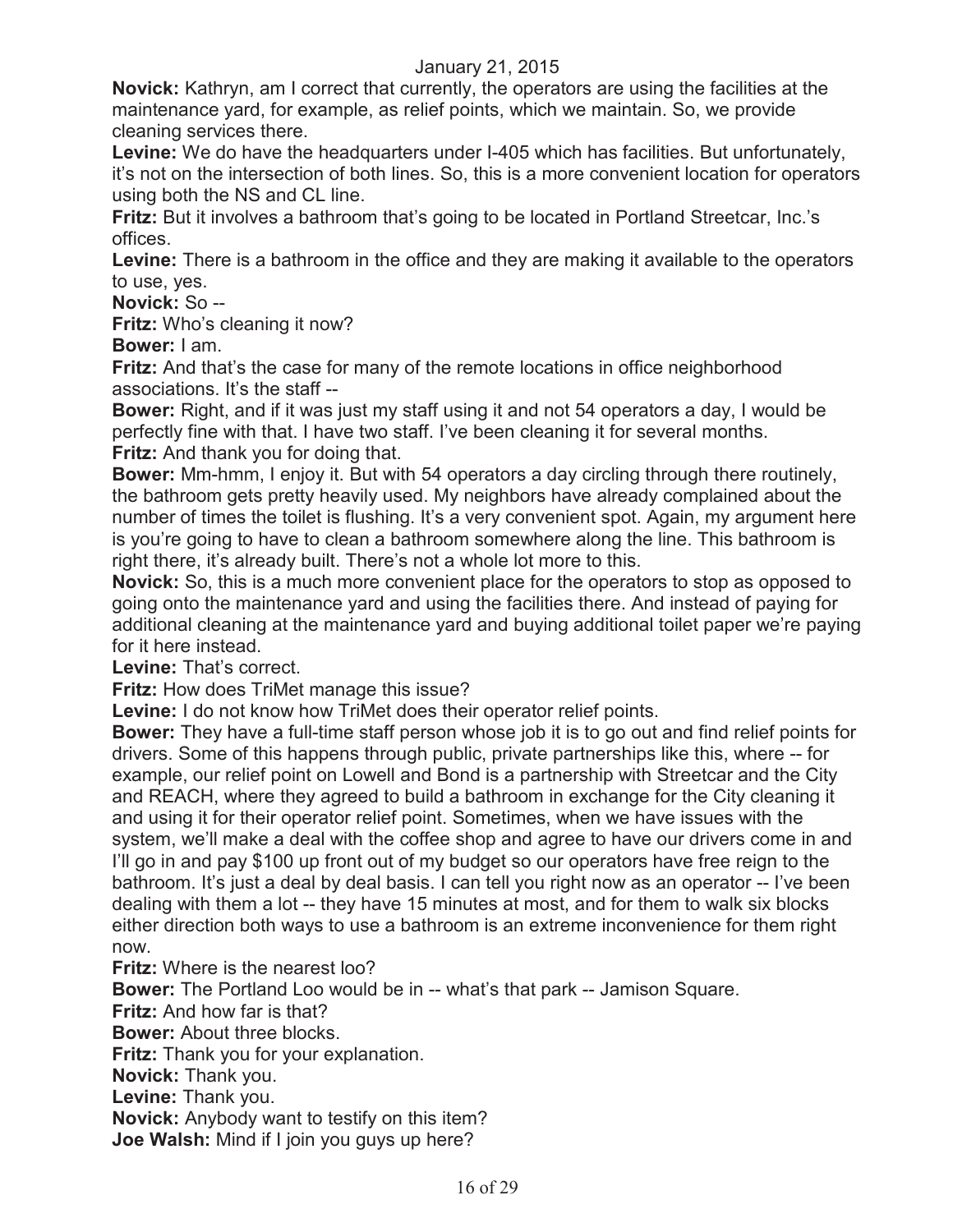**Levine:** Please do.

**Walsh:** You'll make me nervous.

**Levine:** Do you want us to leave?

**Walsh:** No, I'm not that nervous. My name is Joe Walsh, and I represent individuals for justice. This is a really interesting item because it was on the consent agenda, and it's also on the emergency, which automatically annoys us. It seems to me -- and please correct me if I am wrong -- this was a reaction to the Auditor coming down and severely criticizing the department, saying things like your ridership is 19% over what it is, that the figures are phony, that you don't know what you're doing, that management is really bad. And for an Auditor to say those things -- for me to say it, you're kind of used to it. But for an auditor to say it, it's significant. Because usually the words are more gentle than that.

So what do we have in this? My understanding is, Commissioner Novick, that you are contracting to somebody outside the City to come in and tell you, exactly what the Auditor just told you because that's what you paperwork says. You are going to spend anywhere from 500,000 to a million dollars of Transportation money for a contractor to tell you you're screwed up.

So, I have a deal for you. I have a deal for you. Don't interrupt me. I am going to tell you that you are screwed up, just give me \$50. [laughter] And we can save \$900,000 or whatever it is. These are reasons that we do not trust you with the money --

**Novick:** Mr. Walsh, your testimony has to be on this item --

**Walsh:** Don't interrupt me, sir, I have three minutes. When my three minutes are up, you can run your mouth --

**Novick:** Mr. Walsh, testimony on this item, on cleaning bathrooms.

**Walsh:** I'm speaking on this item --

**Novick:** On this item? Bathrooms?

**Walsh:** You're spending a million dollars on this item --

**Novick:** No, we are not.

**Walsh:** And you put it on the consent agenda --

**Novick:** Mr. Walsh --

**Walsh:** Just slip it underneath --

**Novick:** Mr. Walsh, you're actually addressing a separate item. Your testimony is not addressing this item, if you have testimony on this item --

**Walsh:** This is 83,, right?

**Novick:** You're talking about the procurement --

**Walsh:** This is 88. The bureau estimates these services could range from 500,000 to a million dollar based on prior year's status. Where am I wrong, sir?

**Fritz:** Where'd you read that, Joe?

**Walsh:** Tell me where I am wrong. In your own paperwork. It's here. Would you like to see it, Amanda? I will send it up to you. [applause]

**Levine:** I believe it is Item 95.

**Bower:** We are talking about the price of toilet paper.

**Novick:** Right.

**Walsh:** You're talking about the price of toilet paper?

**Novick:** Mr. Walsh, if you want to return to testify on item 95, you're free to do so.

**Walsh:** I will return to testify on 95 and basically say the same thing.

**Novick:** Thank you, sir.

**Walsh:** That is my argument. I'm sorry, I was outside, and I walked in, and I thought that this was item 88.

**Bower:** It is.

**Walsh:** Why is the paperwork -- this came right off the computer.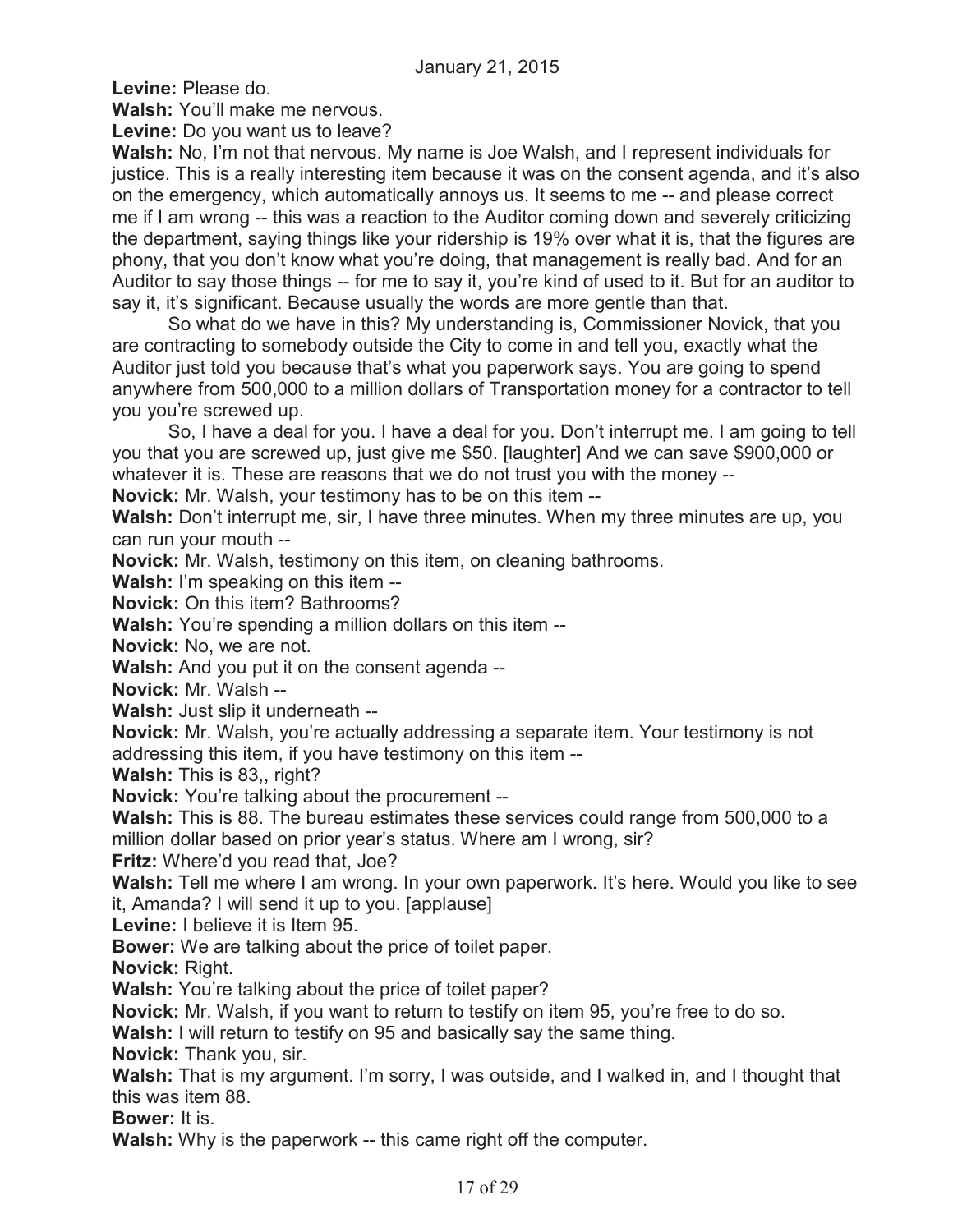**Fritz:** It's on the agenda later; it's a different item.

**Walsh:** But why would this be a different item if they asked for the paperwork on 88 on your website.

**Fritz:** The link is wrong, you're telling us?

**Walsh:** Pardon?

**Fritz:** Maybe the link is wrong, is incorrect?

**Walsh:** How is that possible if you just click on the number, and you say, give me all the copies of the paper?

**Novick:** I don't know, Mr. Walsh, but there's two separate streetcar items, there's this one and there's 95, and I think that your comments are more intended to address 95.

**Levine:** I have copies of them both if you want to take a minute and we can go over them separately.

**Walsh:** Sure.

Levine: OK, let's do that.

Walsh: This is the streetcar, that's the one that I wanted to talk about. So, you want me to come back on 95?

**Novick:** There's two separate -- yes, please, sir.

**Walsh:** I'm telling you there is a problem on your website, because the command I gave was give me the background paperwork on this item, and this is what came up. So, why is that?

**Novick:** I don't know, Mr. Walsh, we'll check into that, thank you.

**Walsh:** That would be a good thing. A million dollars here, a million dollars there --

**Novick:** Thank you, Mr. Walsh.

**Walsh:** I'll be back on that item. OK

**Novick:** Anybody else wanting to testify on this item?

**Fritz:** I just have one further question, and that is about the emergency clause. What's the urgency to get this done now rather than in 30 days?

Levine: For us, the bathroom is available for us, and having operator access to a restroom seemed like a routine business item.

**Fritz:** They're already using it.

**Bower:** Well, they have started last week because last week the OMSI station was shut down, so the operators have no place to use the bathroom on the Central Loop line. So, I allowed them to use my bathroom last week. If it doesn't have to be an emergency, that's perfectly fine with me.

**Fritz:** It's retroactive to December anyway, right?

**Bower:** Right. They have been using it for a week.

**Fritz:** So you don't -- there's no need. We could remove the emergency clause. **Levine:** If you wished.

**Novick:** And Mr. Bower would continue cleaning the bathroom himself?

**Bower:** Make my wife happy.

**Novick:** Is that your wish, Commissioner?

**Fritz:** Yes, please.

**Novick:** OK. I forget -- do we need a motion to move the emergency clause? **Moore-Love:** Yes, we do.

**Fritz:** I move we remove the emergency. Thank you for your testimony.

**Bower:** Sure.

**Moore-Love:** Is there a second?

**Novick:** Second. Please call the roll, Karla.

**Roll on motion to remove emergency clause.**

**Fritz:** Aye. **Fish:** Aye. **Saltzman:** Aye. **Novick:** Aye.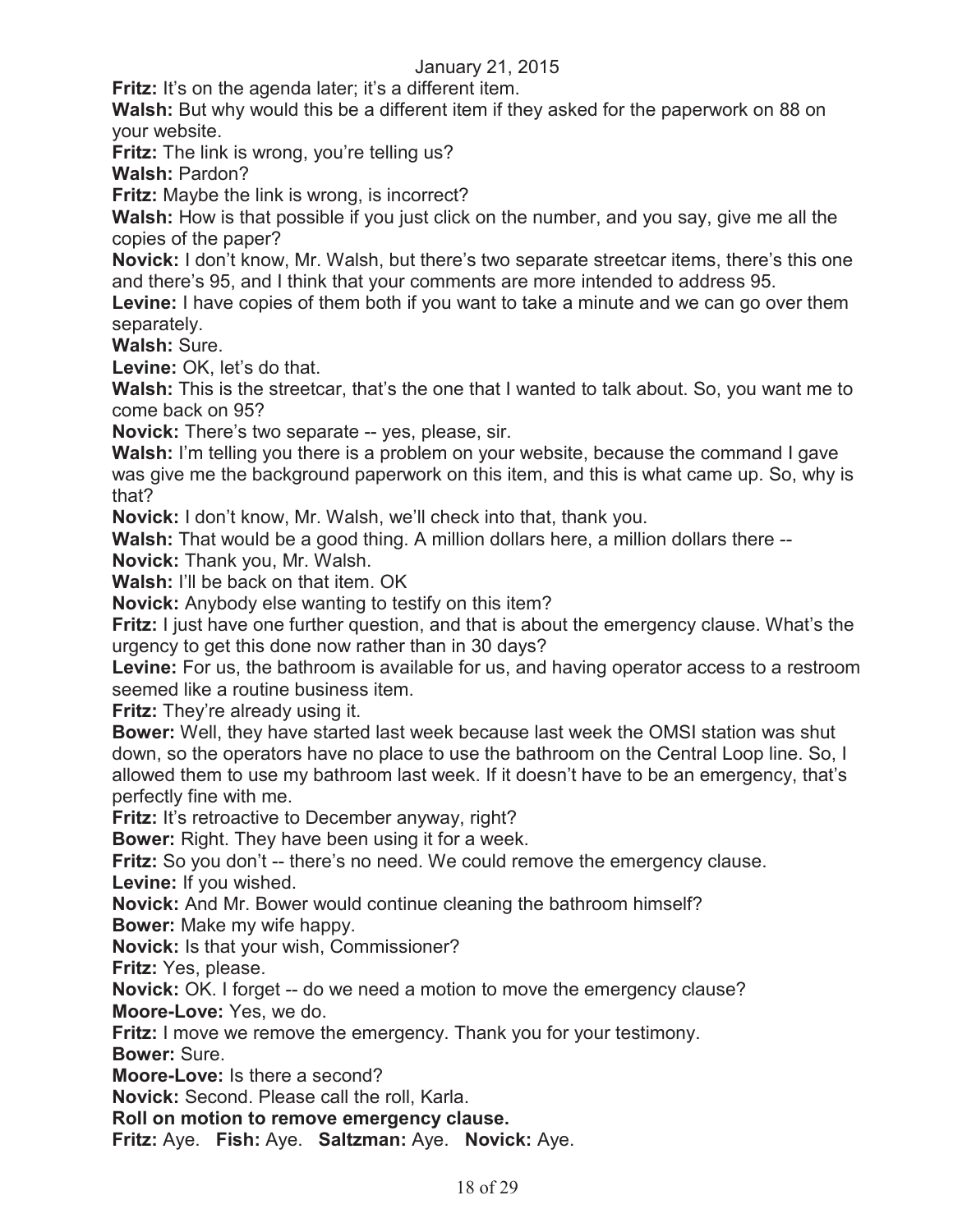**Novick:** And do we have a roll call on the underlying --

**Moore-Love:** It passes to a second.

**Novick:** Oh, that's right. I apologize.

**Fritz:** Thank you very much for the staff for being present and answering our questions. **Item 89.**

**Novick:** Second.

**Moore-Love:** I had to pull this because I accidentally put it on consent.

**Novick:** Second reading, roll call.

**Item 89 Roll.**

**Fritz:** Aye. **Fish:** Aye. **Saltzman:** Aye. **Novick:** Aye.

**Fritz:** Is that the first time you've pulled something yourself?

**Moore-Love:** I think I have done this before. [laughs]

**Fritz:** Good catch, thank you.

**Item 90.**

**Novick:** Karla, I think I might have seen that this item was returned to the Mayor's Office. Am I making that up?

**Moore-Love:** I have a citizen, Mimi German that pulled this.

**Novick:** OK.

\*\*\*\*\*: I'm sorry, I just want to clarify something. What I have here is regular agenda 90, is that right?

**Moore-Love:** It's on the regular agenda. I had not heard the Mayor's Office had referred this back.

**Novick:** You have not heard that? Hmm, that's in my notes for some reason.

**Fish:** Steve, why don't we did he defer it until we get clarification?

**\*\*\*\*\*:** [inaudible]

**Moore-Love:** We'll come back to it as soon as we find out from the Mayor's Office. **Item 91.**

**Christine Moody, Chief Procurement Officer, Office of Management and Finance:**  Christine Moody, procurement services. On December 11, 2013, City Council passed an ordinance authorizing the issuance of a competitive solicitation to develop a five-year Price agreement for the parking pay stations and related services. On April 15, 2014, a request for proposals was issued, and on May 20, 2014, five proposal responses were received.

The RFP process included four evaluation steps. First, a preliminary review for responsiveness to the minimum RFP requirements was performed. Then, a written evaluation process of the proposals by a five-person evaluation team that included three City staff, one person from the City of Eugene, and one minority evaluator.

At that time, three proposals were short-listed to continue on in the process. The next stage of the process was a system review that was comprised of three components. A system demonstration was evaluated by six technical experts, including staff from the meter shop and technology services, on-street trials where the equipment was tested on the street and evaluated by staff from the meter shop, and a parking customer survey in which over 600 responses were received.

After this stage, two proposers moved onto the last step of the evaluation process in which oral interviews were performed and the proposers each submitted a best and final offer. This was evaluated by a team that includes PBOT staff and the minority evaluator. The evaluation committee determined that Cale America was the highest-scoring proposer and should be awarded the price agreement.

I wanted to commend the work of Barb Gibson from Procurement Services and Marni Glick from Transportation on their work on this RFP. This process was well thoughtout and the City received no protest on awarding this contract.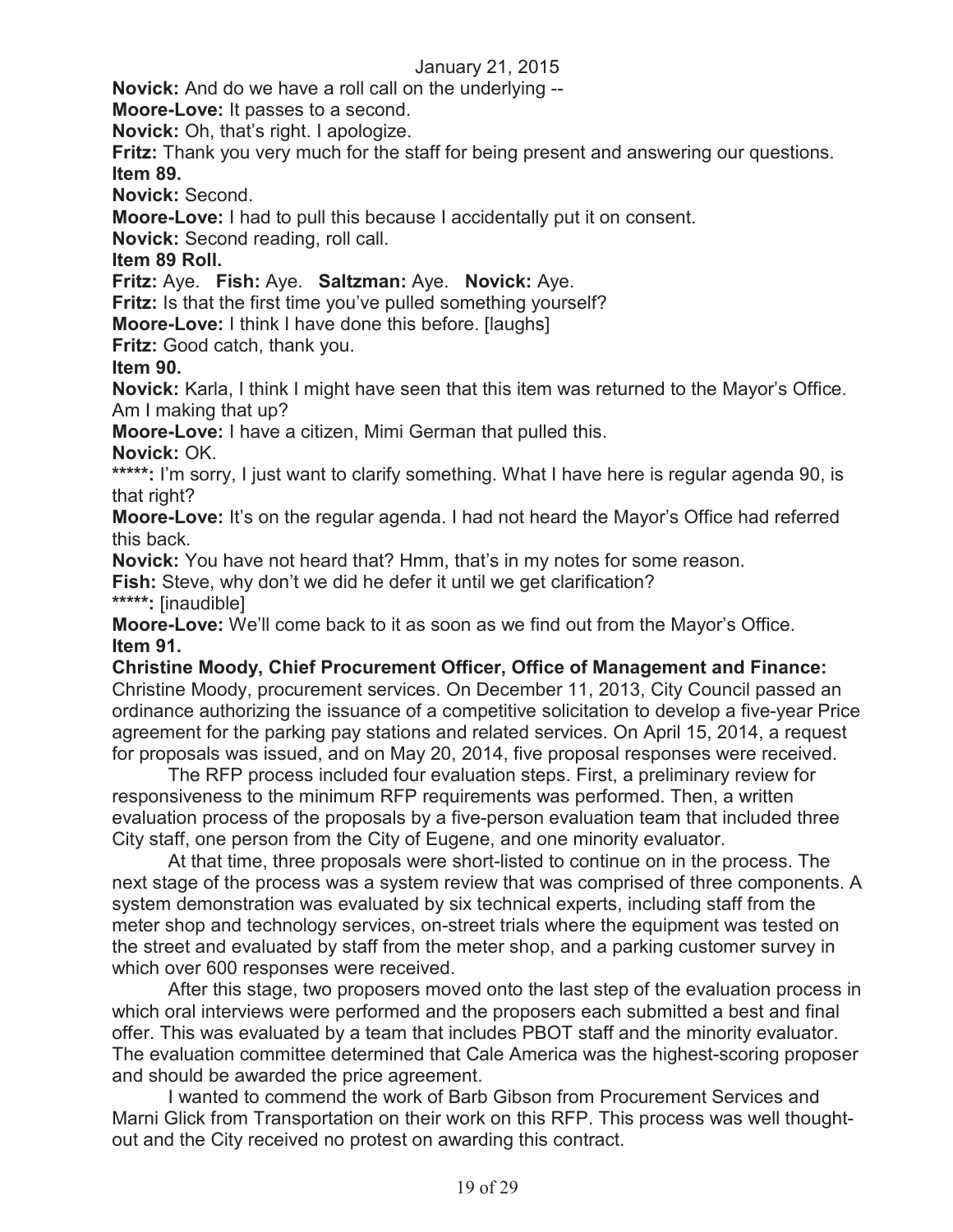You have before you the procurement report recommending awarding of a contract to Cale America for a five-year not-to-exceed amount of \$11,900,000. Cale America, Inc. has a current City of Portland business license and is in full compliance with City business requirements. I wanted to note that Cale America is a legally distinct company from the Cale USA in which the City previously had a contract.

At this point, I will turn this over to Marni Glick from Portland Bureau of Transportation if you have any questions about the project, and I can answer questions about the solicitation process.

**Marni Glick, Portland Bureau of Transportation:** I'm Marni Glick, Transportation, and I'm just available to answer questions you might have about the project.

**Fish:** Marni, this is not directly related to the matter before us, but could you remind us - when someone parks on the street and the parking pay station that -- it services the block that they are parking -- is not functioning. What are you supposed to do?

**Glick:** We tell people to go around the corner and find another machine that's working. **Fish:** And what about reporting the machine that isn't working?

**Glick:** There is a phone number on the machine itself. We encourage people to call the help desk and the help desk will make a note of it, and then our meter repair shop will see the help desk tickets and they'll respond to those.

**Fish:** And what are some of the reasons a parking machine might not be operational? **Glick:** There can be a number of reasons. One could be that the paper, the meter receipt paper may be jammed in side. There may be coins that may be jamming the machine. On occasion, we find that people will gum up the openings of the machine, which would affect its performance. It's possible also that while the machines are solar-powered, it could be that the battery is not working and it would cause the machine to go down. So, those are some of the more frequent reasons.

**Fish:** Thank you.

**Novick:** Any other questions? Thank you very much. Karla, do we have any testimony on this item?

**Moore-Love:** I think two people signed up -- I don't have the signup sheet right now. **Novick:** It looks like we do have someone.

**Robin Cash:** Hi. My name is Robin Cash, and I wanted actually to speak about an earlier issue, and I asked one of the staff people where to sign up, and he directed me, and 91 was the only thing. If you could give me one minute, it's not about 91.

**Novick:** Actually, we generally restrict testimony to the item before us. What was the item that you wanted to talk about?

**Cash:** So, I wanted to talk about the earlier issue about homelessness.

**Novick:** Actually, we are talking about that in the context of communications that people sign up for in advance. We cannot really have people interrupt the agenda to address issues that were addressed in Communications. I apologize.

**Cash:** Me, too.

**Novick:** Thank you.

**Fritz:** You could talk to Karla to sign up for one of those communications yourself if you'd like, or you could send us your comments in writing. We do read those.

**Novick:** Thank you.

**Cash:** Thank you for your extreme courtesy today.

**Moore-Love:** Did Joe Walsh and Charles Johnson wish to speak to Item 91?

**Charles Johnson:** Good morning, Commissioners. For the record, my name is Charles Johnson. Since after three years, our brilliant DA, Mr. Underhill, is still prosecuting Jamison Park defendants from 2007, I was a little bit distracted. I didn't hear all the presentation. But when I see \$11 million -- and I think that there are some problems with the website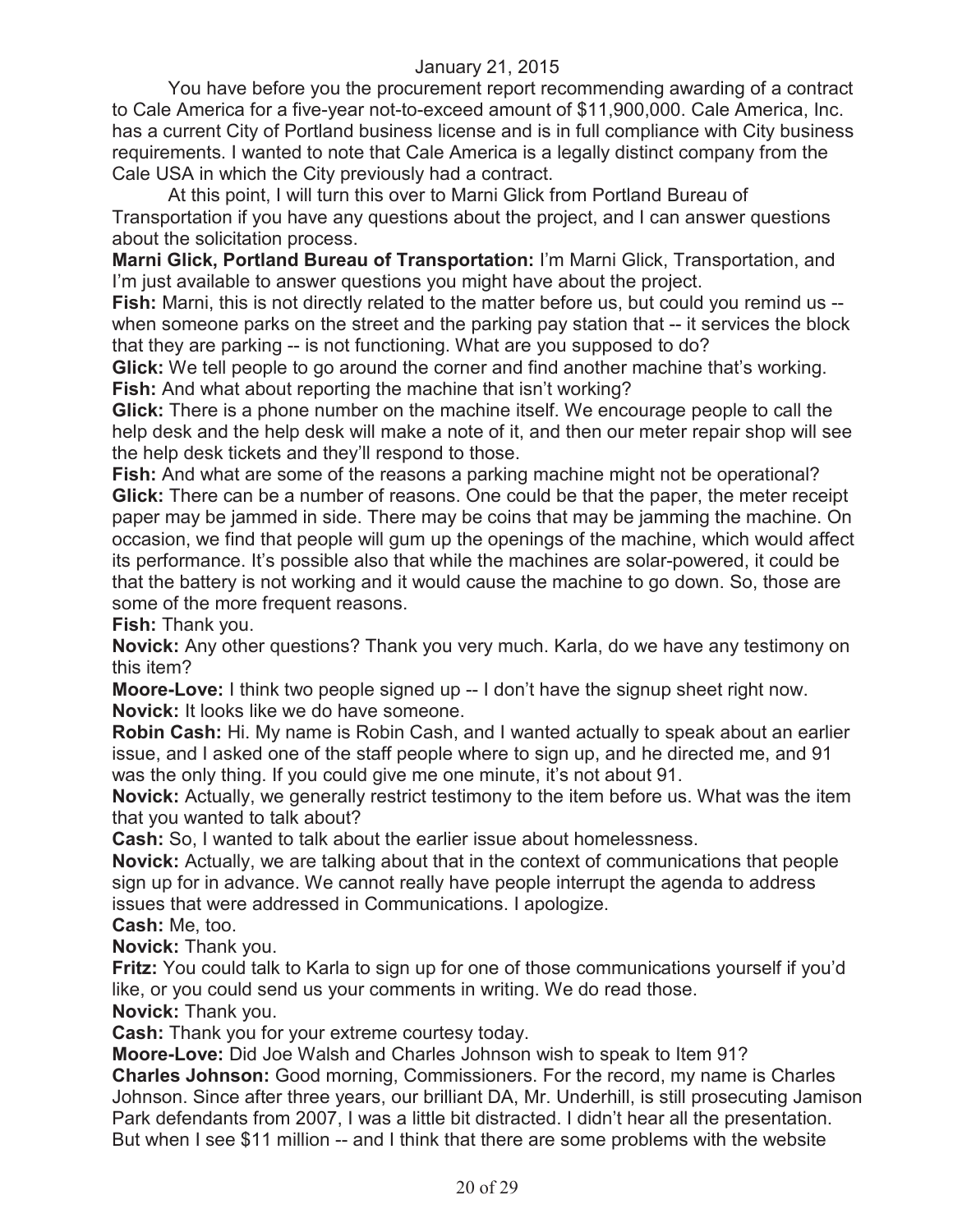because the PDF is only showing me one page at this time. So, I really think that the citizens would like to know the return on investment, some ROI here. We're going to pay \$11 million for parking stuff. How much of this money will come back to the City and be available for funding streets and TriMet and all of that?

**Novick:** There is obviously the cost of the machines and of enforcement. Marni, what's the percentage of revenues that goes to enforcement in the meters? Actually, why don't you come up, if you could?

**Glick:** I guess what I would say for parking cost is about for every dollar of revenue, it cost us 33 cents to generate. So, about a third of the cost is spent on operating. And as you mentioned previously, parking revenues is a very significant revenue source for Transportation. It's the second largest, and we bring in about 22, 23 million dollars a year from parking revenue.

**Novick:** Thank you.

**Joe Walsh:** My name is Walsh, I represent individuals for justice. When I saw this item, I just had a thought.

During the testimony of where to raise funds for the repair of our roads, one of the suggestions was a sticker to put on the cars, and that became rea;;y complicated because nobody could figure out what the laws were or how we could do it or how complicated it would get. And we were looking at people that were driving into the city, and that seems to be the big interest there.

I wondered about the parking spots. It would seem to be easy if we had parking places that people would pay yearly fees in order to park there. So, if you went to a building, you would have to have a sticker on your car, plus you would have to pay the normal -- paying whatever the amount would be. That would generate an awful lot of money. And you would tap into the people coming into the city that actually use our roads.

So, it would complement the sticker idea, but it would make it simpler instead of running around trying to figure out how you would put stickers on cars that are just kind of holding. So, if you have them in the parking garage, it seems to me that may be a possible way of generating some loot. And I know that you want the loot.

**Novick:** Thank you, Mr. Walsh. My assumption is -- and I think this is the way they do it in Chicago -- we weren't going to have cops stopping people moving to see if they have a sticker. But the enforcement of a sticker regime -- which we're asking the legislature if they give us authority to do, although there is a separate question of whether we actually do it - would involve going into parking garages. That would involve of course hiring additional people because we need enforcement officers, not just going into the streets but the garages.

Walsh: OK. You're saying that it's not legally possible to do that now?

**Novick:** Our attorneys believe that the legislative prohibition against the City having vehicle registration fees -- given the way the language reads -- could easily be read to prohibit us from requiring anyone who parks in the city has a sticker. **Walsh:** OK.

**Mimi German:** My name is Mimi German, and I have I think three questions. One is, don't we already have meters that work?

**Novick:** We don't have meters in parts of the city where we decided we needed to have meters, such as in Northwest and the Central Eastside.

**German:** OK. So, if the meters that we already have that we're talking about aren't working -- so we need a different mete -- who is responsible then for --

**Novick:** Ms. German, it's not that the meters we have aren't working, it's that we don't have enough of them. We need a bunch of new meters in places where there currently aren't meters.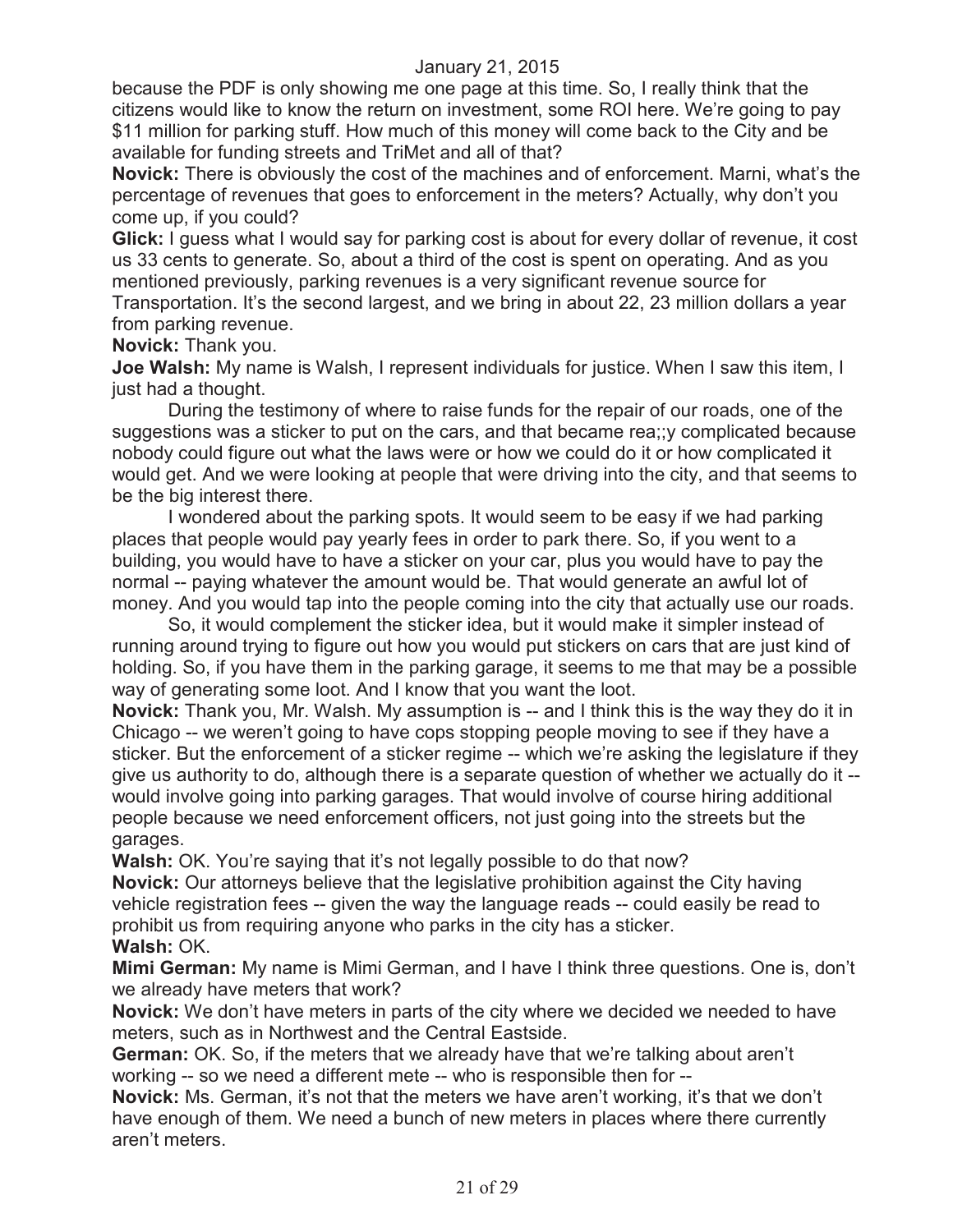**German:** OK, but I thought that I heard the other woman speaking saying that the meters get -- are broken, and they get gummed up, and they get, you know, the paper doesn't work right for the receipts and things like that, so that made me think that they were not working right.

OK, well, that's one question that hasn't been answered yet, but the others are -- of the 33 cents per dollar for cost, how much of that -- is that everything? Does that include -and I guess that this is to the woman who presented -- does that include the cost for workers -- not just anybody who is dealing with repairing meters or putting in meters, but is that office cost, is that personnel or -- what I really want to know is, what's the true cost of this? The 33 cents covers what, exactly? And does that cover administrative fees? Does that cover salaries? Or is that on top of it, meaning that the City gets nothing in return? Is my point.

**Novick:** The City certainly gets something. Marni, do you want to come up again and address that?

**Glick:** So, the 33 cents includes all of our staff costs, repair and maintenance -- basically, everything that we put into operating the system.

I also wanted to go back -- we have no plans to replace the machines that are currently on the street now. They are working, they're working fine. We do a lot of preventative maintenance. There are things that just happen in the course of the day that just keep a machine from working the way that we would like it to. And so, we will be continuing with our ongoing maintenance of the current installation. As the Commissioner said, we need additional machines, so we went through the process to purchase additional machines. We may or may not purchase all that we would be able to under the contract, but it gives us some capacity to purchase more machines as we determine that paid parking should be expanded.

**Novick:** Thank you.

**Fish:** Let me also just clarify something. We sometimes get asked, what happens when the machine on a street is not functioning? And it's going to fail to function from time to time for the reasons she explain. It might be vandalized, paper might run out, whatever.

Some people who use our system think if that machine isn't working, they are not required to get a sticker from another machine. So, what I wanted to do was put that out there, because some people get tickets thinking -- remember the old days when your meter didn't work?

**German:** No, I know what you're saying --

**Fish:** The meter didn't work, and you could put a note saying meter is broken. But now, it's as if the meter is around the corner and you still have to get a sticker. I wanted to clarify that people still have to find a sticker.

**German:** So, as a final question -- the money that comes back to the City, where does that money go?

**Novick:** That money goes into maintaining our streets. It's a major source -- in addition to the gas tax, it's a major source of revenue for what street maintenance we can afford to do.

**German:** Thank you.

**Novick:** Thank you. Anyone else to testify on this item? Can I have a motion to accept the report?

**Fish:** I move the procurement report.

**Fritz:** Second.

**Novick:** Thank you. Karla, please call the roll.

**Item 91 Roll.**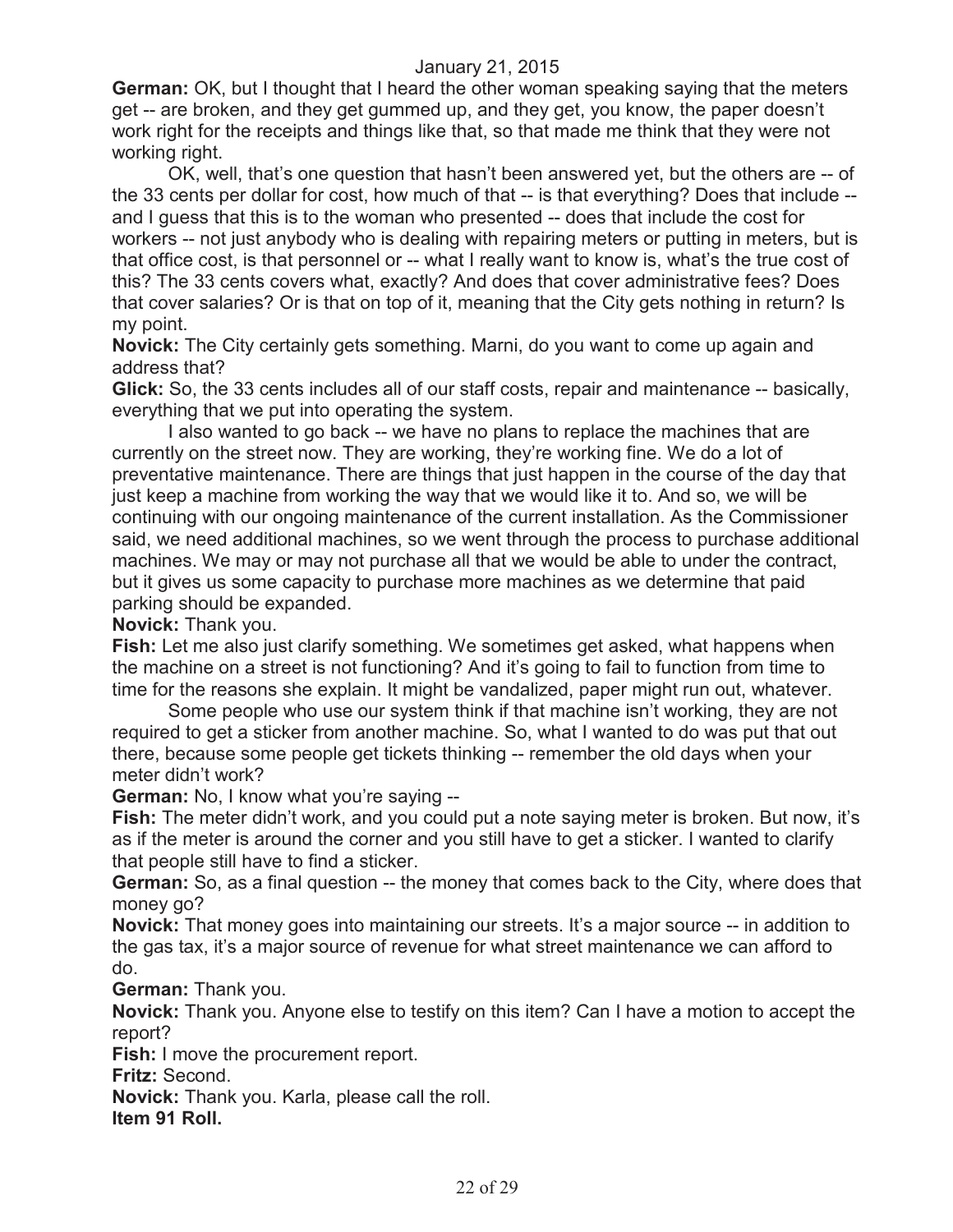**Fritz:** Thank you, Commissioner Novick and staff for diligently looking into this issue and for taking the time. It is interesting that you settled on Cale as the favorite option, and I trust that you have done your due diligence. Aye. **Fish:** Aye.

**Saltzman:** Aye.

**Novick:** Well, thanks to Marni and to the procurement team for going through this process and coming to this result. I should note that although we have lost some money in parking revenues because we postponed the day that we have meters in Northwest, it also turns out that in the interim, the cost of purchasing meters themselves has gone down. So, that was -- I mean, we're spending less on the meters than we would have thought that we were a year and a half ago. Aye.

**Moore-Love:** Did you want to take care of item 90?

**Novick:** Yeah, item 90 is being returned to the mayor's office.

**Item 90.**

**Novick:** And the Mayor's Office asked that to be returned to them. **Item 92.**

**Novick:** Second reading and roll call.

#### **Item 92 Roll.**

**Fritz:** So unfortunately, I'm not able to support this ordinance.

I am very concerned that we are taking the wrong approach. The short-term rentals generate over 600 jobs and helps about 60% of the folks who are renting out a room on an occasional basis to stay in their homes according to the Airbnb survey, and that is a worthy thing.

It changes the way we do enforcement to using a tax-based approach to going after folks who have not gotten permits. And if we're going to pick -- if we're going to change the approach, I think it requires a much broader policy discussion because usually, our enforcement is complaint-driven and there are multiple other things that are advertised on the internet that we are not going after to find out whether or not they are paying their taxes.

I understand that each of the platforms are different and that not all of them have been as helpful as Airbnb, so that's challenging. I also recognize that this current approach has the Director of the Revenue department very much responsible for figuring out who to go after and who not, and I don't think that the regulations are adequately specific in that fact.

I'm concerned about the number of additional staff we're going to need to take this approach. And this is an experiment that we need -- we need to take the lesser encouragement approach before we go after folks with a big stick, and I don't think that we have done enough in terms of educating the hosts about the need to get permits.

I also don't want the internet advertising sites getting information that hosts have divulged to an entrusted website without their permission. I think we're walking down a road here that requires a much bigger conversation about freedom of the internet, but also confidentiality of personal information.

And so I would prefer to go down an educational approach because the other thing that we're doing is challenging our former partner, Airbnb, and potentially fighting that issue of the -- they are having to divulge the information to us. I think that that's going to cost taxpayers a lot of money, and that we should have the broader conversation about that at the same time.

I think that the sharing economy should not be not be a top-down but a bottom-up approach looking at how to help it benefit regular people who are -- while educating on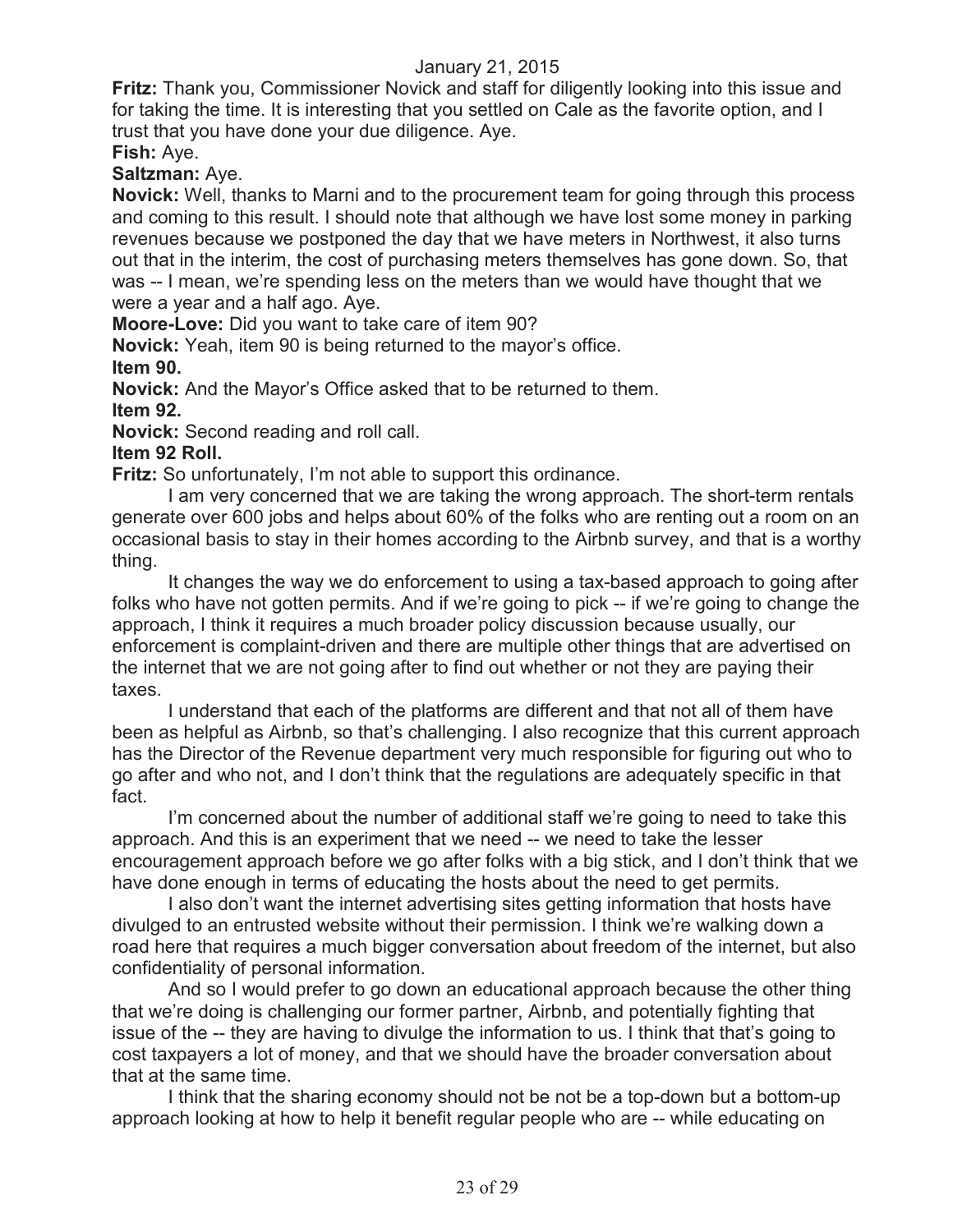maintaining their responsibility to comply with the regulations, and that we should start with that before we go to this big stick approach. So respectfully, no.

**Fish:** I want to start by thanking Thomas Lannom and the Revenue bureau staff for their good work in this area; Liam Frost in my office; and what I think that be a collegial and collaborative discussion with Council.

I approach this a little differently, and I'll just put the human face on it. I have a 22 year-old daughter who is likely to use a short-term rental site. If she chooses to do so, I want to make sure that it's a safe place -- just like I want to make sure that she goes to a hotel, motel, or a bed and breakfast, it's safe. So, I would like to know that the host has honorable intentions, I'd like to know that there is a working smoke detector, and I'd like to know in the event of a fire that there's some place that she can escape the unit through.

Our regulatory system is designed to make sure that the guests are safe. Over 93% of hosts that are currently in this business have not sought a permit from the City. That means that there are hundreds of places in our community where we cannot say with a straight face that the guest is safe.

We have set up what I believe is a reasonable regulatory system, but what we have been told by the industry is, "butt out." An industry, by the way, that is a \$40 billion industry today or more. They've said, you at the local level stay out of our way, you don't have a right to regulate us.

Well, I disagree. I think that in Portland, we have the right to enforce reasonable community standards. With every right, there is a responsibility. Unlike other cities in the country that are in court prohibiting short-term rentals, we have embraced short-term rentals. But we have said with the right comes the responsibility. And I do not think that it is an intrusive requirement for a platform that makes money advertising these units to ensure that the host is complying with the reasonable community standards of this city.

So, last week I voted no to extend the right to multi-family apartment buildings. I did so then because the industry has made it clear that they do not intend to play ball with us on the enforcement side. Today, I think that we struck the right balance on enforcement, and I am going to vote aye. Again, thank you, Thomas and all the folks who worked diligently on this ordinance. Aye.

#### **Saltzman:** Aye.

**Novick:** Thank you, Thomas. And I'd also like to thank Steve Unger of the Lion and Rose Bed and Breakfast who came to this Council and proposed what I thought was the brilliant idea of simply requiring that any online listing for short-term rental list the permit number, which is a very simple way of our being able to do effective enforcement. What we've been doing is authorizing an activity which is currently illegal, and making it legal under certain rules. And for those rules to stick, we need enforcement. I agree with Commissioner Fish; I think that we have struck the right balance here. Aye.

#### **Item 93.**

**Novick:** Commissioner Fish.

**Fish:** I'm going to turn it over to my team.

**Scott Gibson, Bureau of Environmental Services:** Thank you, Commissioner Fish and City Council. My name is Scott Gibson, I'm at the Bureau of Environmental Services. With me today is Terence Chan, he's an engineer at BES who is also the project manager, and we're going to talk about a very basic sewer construction project. I will turn it over to Terence -- do you have the first slide? I will turn it over to Terence to tell you a bit about the project.

**Terence Chan, Bureau of Environmental Services:** First of all, I would like to start with a couple of photos of the project. This project is located on the SE Division Place between SE 6th and 7th Avenue in an industrial area. Here's a picture of the project site. And here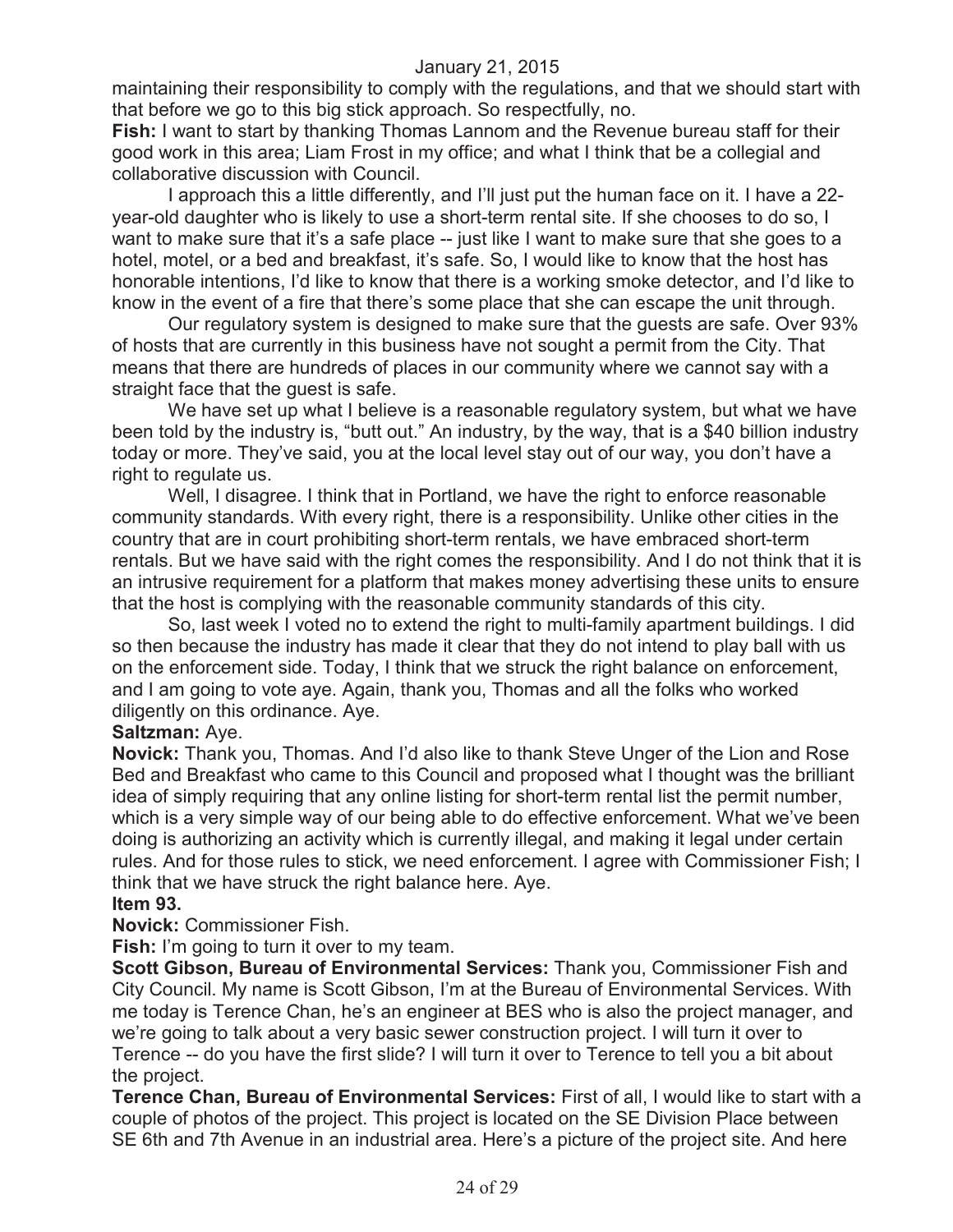are some pictures from the City inspection, showing the existing condition of the pipe and the manhole. We can see cracks and the pipe is a bit older, and there's standing water in the pipe.

The 18-inch combined sewer in this project was built in 1919, the City inspection showed major cracking and deformation along the pipes. An extended portion of the pipe is older in shape -- and as you see in the previous pictures -- and there are two major sections along the pipe segment. Full replacement of the sewer pipe is necessary before the complete failure occurred. Also, modeling analysis to show that the pipe is under capacity and needs to be upsized to a 30-inch to prevent surcharge.

There are some challenges in this project. First of all, there are numerous utilities near the pipe to be replaced, including a 20-inch and a 4.5-inch gas main about four feet to the north; a 100-year-old 30-inch cast iron water main about nine feet to the south; and a 15-inch sanitary sewer about two feet to the south. Moreover, the ground condition in the project area is poor, with low cohesion granular soil on top of sawdust and undocumented fill --

**Fish:** When we say undocumented fill, what are we referring to?

**Chan:** We don't know what's there. You know, back in the old days, people just dumped whatever they find and just fill that whole area.

**Gibson:** So, there's not records of how the fill was placed, whether compaction was achieved, when it was being replaced. And most likely, it was -- as Terence described - just end dumped saw mill debris that was just pushed into a pile. So, we cannot rely on its geotechnical properties is essentially what he's saying.

**Chan:** So, this makes the shoring for any excavation very challenging. Due to the above reasons, after meeting with the technical review committee, the design team selected the inject construction method for replacing the majority of the deteriorating sewer to minimize the conflict with other utilities and the risk of caving in of the trench.

The scope of work for this project is to replace about 280 linear feet of 18-inch sewer with 30-inch HDPE pipe in open-cut construction method; replace two manholes and three inlets and five laterals. Extensive community outreach has been conducted since July of last year through information fliers. Public concerns and issues were identified and incorporated into the design. This project will increase the sewer capacity, reduce risks of street flooding and sewer backup, and hence, protect public health and the environment. **Gibson:** So, the overall engineer's estimate for this contract is \$720,000. Terence has done a good job at fully defining the scope and using the most recent bid results to come up with that estimate -- he's listed it at optimal level of confidence. There is -- we do have some questions -- given the risky nature of this particular project -- about how the contractor is going to price that risk. So, while we've done our best to estimate it at optimal, I think that this is probably a chance where we might not meet that standard. Once again, it will be determined by how many bids we receive, and how the contractors price the risk of the poor soils. So, moving forward, the total project budget is \$939,000. We're looking for a notice to proceed in June, and the construction will be from June through November. And if there are any questions, Terence is here to answer them.

**Fish:** Two questions. The ordinance itself says estimated cost of \$720,000. So, what's the difference between the two figures?

**Gibson:** That would be the construction administration and design administration. So, the 720 is for the construction contract, the others are cost for the geotechnical investigation surveying and our staff, also construction management services and PI services during construction -- so that's the margin.

**Fish:** Scott, is this specialized work, or are we likely to have multiple bids by qualified contractors?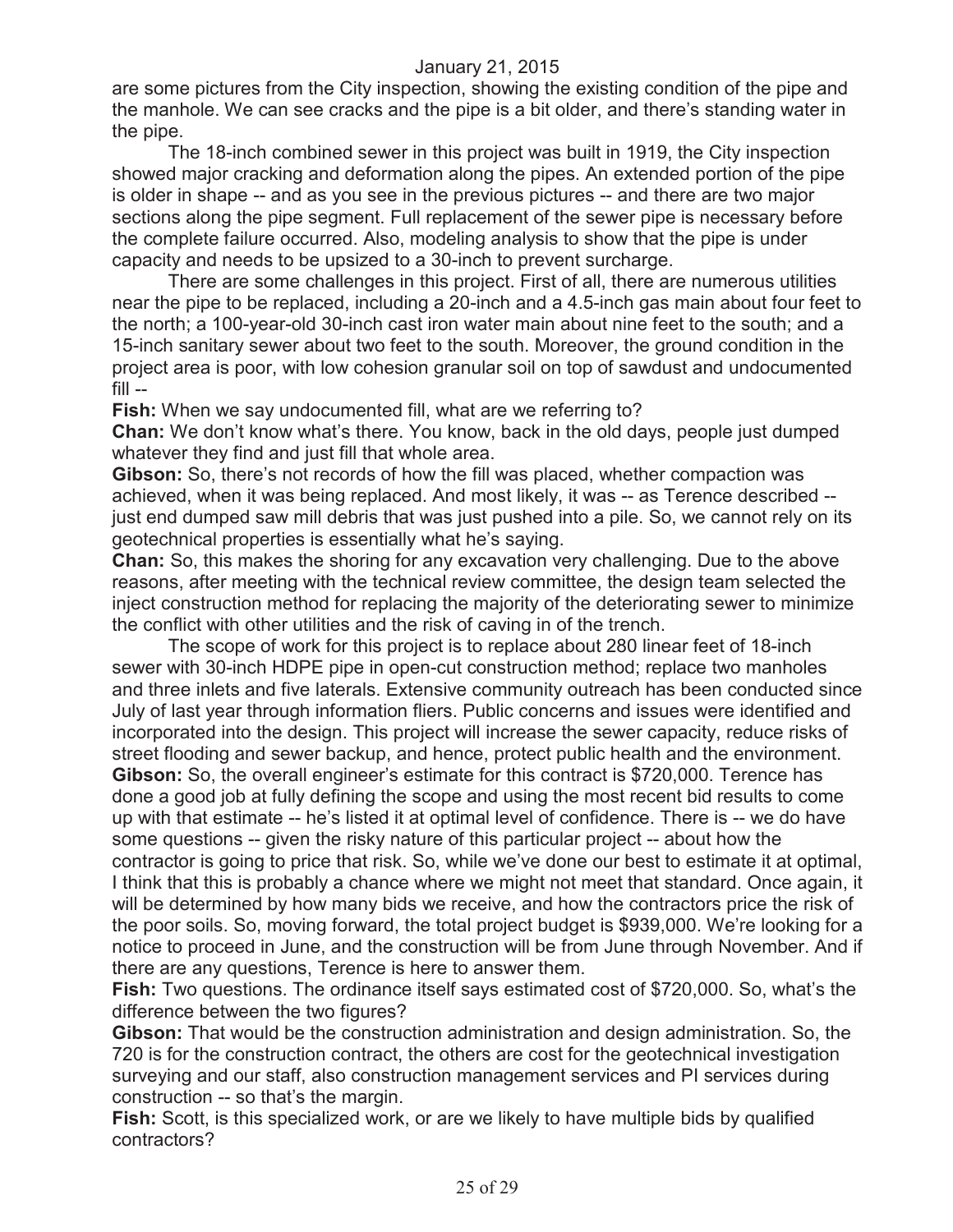**Gibson:** It is specialized work. We estimate between three and five bidders. But it is specialized work. We have a program that you approved for urgent rehabilitation of sewers, which we use for more routine stuff. But because this is a basically jacked in place pipe, it's a little bit more technical. We didn't establish that in the contract, so we're procuring a separate contract.

**Fish:** And also, you said that there's some risk here, so maybe you are hedging a bit on the optimal designation. If we anticipate risk and some uncertainty, why wouldn't we say the confidence level is medium rather than optimal? What goes into your thinking in making that judgment?

**Gibson:** So, the instructions that I try to communicate with my team is if it is possible for you to provide an optimal level of confidence estimate to the council, I want you to do that. So, it's just a matter of your effort; I want you to expend that effort and provide that estimate. Sometimes, we can't -- no matter how much we do in the office, we can't predict what the bid results are going to be. And typically, in a smaller project like this with soil conditions and the methodology we have taken, there's a greater variation in the way that the contractors will bid, and depending on who bids and what they provide, will determine whether we have met that standard which we committed to. One of the things that we try to do though is always expend the effort to give the best estimates to the council that we can. **Novick:** Any public testimony on this item?

**Moore-Love:** I didn't have sign-up sheet.

**Novick:** Goes to second reading.

**Item 94.**

**Novick:** Second reading, roll call.

## **Item 94 Roll.**

**Fritz:** I know Commissioner Fish is going to go through what we're doing here. I really appreciate the public input on this and also your leadership. Aye.

**Fish:** Right back at you, Commissioner Fritz. This is a partnership between the Parks Bureau and the Water Bureau, and it's an honor to work with you on this. My vote today allows the bureau to take a necessary step to meet a regulatory deadline. It does not signal a decision about the merits of the land use process currently pending before the Historic Landmarks Commission. When and if the Landmarks Commission's decision is appealed to the council, I will base my decision on the testimony and evidence in the record at that time. Additionally, it's important to note that the contract that results from this procurement will not come back to Council for approval until the land use process is resolved at the City level. Aye.

**Saltzman:** Aye.

**Novick:** Aye.

#### **Item 95.**

**Novick:** Colleagues, Portland Streetcar is owned by the City of Portland and operated in partnership with TriMet and an operations assistance provider which since 2001 has been the Portland Streetcar, Inc. or PSI. That contract with PSI will expire in June 2015. PBOT is seeking Council approval for a competitive bid process for operations assistance services. When the existing contract began, Portland Streetcar was a start-up and was going to be a fully operational service within the regional transit system. PBOT will integrate 2014 audit recommendations into the solicitation, including upgrading performance measures, greater financial transparency, and focus on operation success. Kathryn, would you care to elaborate?

**Kathryn Levine, Portland Bureau of Transportation:** Thank you. This is the first step in a multi-step procurement process.

**Novick:** Kathryn, please restate your name.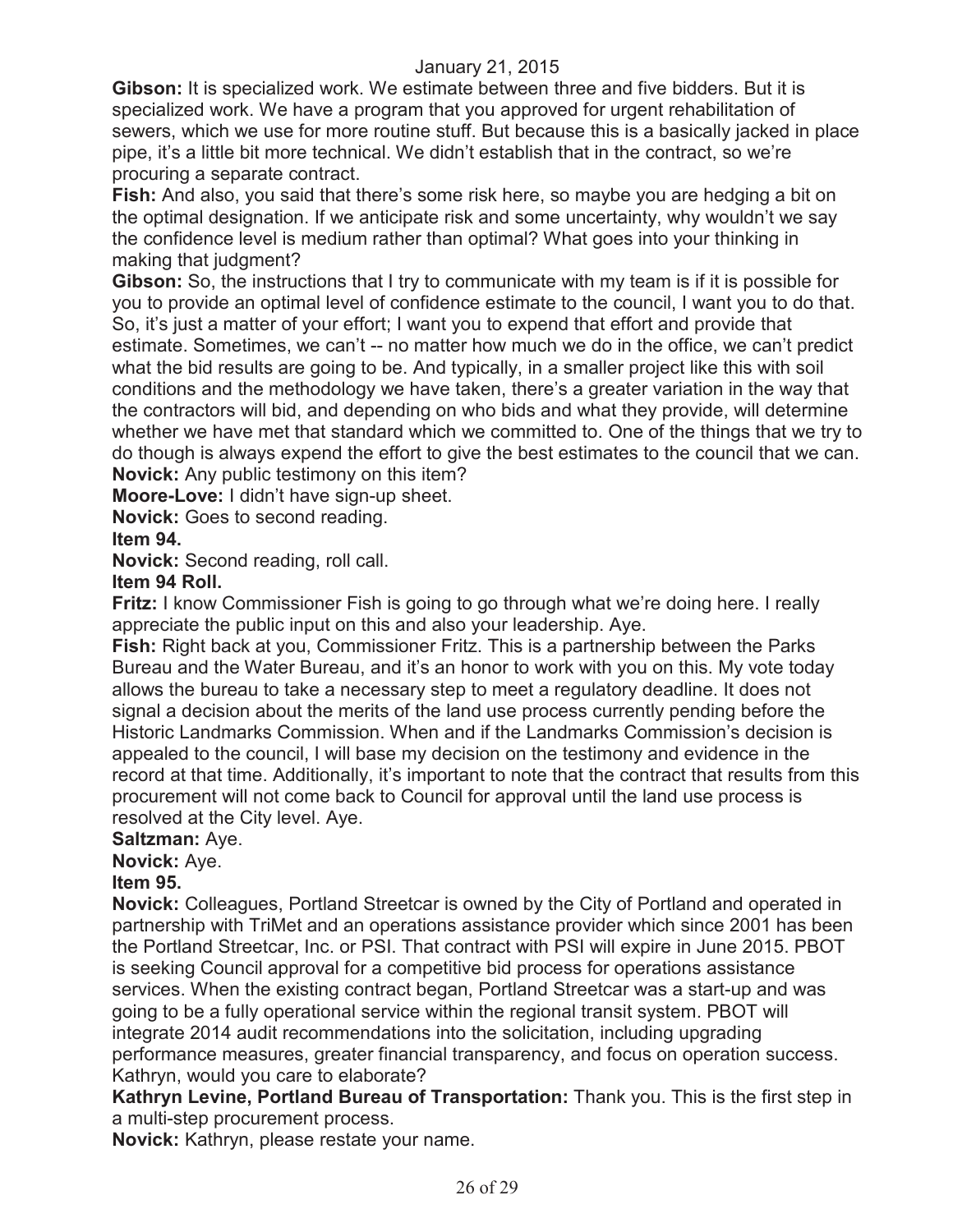**Levine:** I'm sorry, I'm Kathryn Levine from Portland Transportation. This is the first step in a multi-step procurement process. So, it is Council authorization to put out a request for proposals. Ultimately, it would be a goods and services contract, and the process as I understand it would be a formal sealed proposal back through procurement. It's my understanding that once the procurement process has occurred and there's been evaluation and there's a recommendation that the bureau and procurement will return to Council with a report and a recommendation of a contract. So, this is not the only time that you would see this, you would see this after the evaluation as well.

We're looking at an RFP for eight major services areas. This is to provide operations assistance to Portland Streetcar -- and as the Commissioner noted, Streetcar is owned and operated by the City of Portland. We are in partnership with TriMet that provides the trained staff, including operators and mechanics, and we currently have our -- Portland Streetcar, Inc. is contracted as our operation assistance provider. That contract, which we've had since 2001, expires in 2015. This solicitation would be to request operation assistance services.

The eight areas we're looking at are customer service and communications, sponsorship and marketing, leadership and private sector engagement, service planning and scenario developments, best practice and recommendations for performance measure improvements, annual performance reporting, and overseeing implementation of our master agreement between the City of Portland and TriMet. So, these assistance services as I said are regarded by the City Attorney's Office as a goods and services procurement, but we are using an RFP process which is very similar to a PTE process.

**Novick:** Kathryn, I believe there is an emergency clause in this item. I know that Mr. Walsh will ask why that is. Could you explain that?

Levine: I know it's only January, but the contract expires at the end of June. So, we're looking for Council approval to move forward with the RFP as soon as it's finalized so we can have sufficient time to advertise, solicit proposals, work through an evaluation and negotiation process, and return to Council this summer.

**Novick:** Thank you.

**Fritz:** Could you tell us what kind of outreach you're doing? Obviously, this is a fairly specialized kind of operation. How are you helping to look for other potential bidders? Levine: In addition to the publication -- which I understand is very general in nature -- that happens standard, we would be looking at the transit industry itself, where we would find most proposers. So, the American Public Transit Association, APTA, maintains a biweekly newsletter as well as a website. There are certainly publications of RFPs from across the country there. The other location is called transittalent.com. We found that site to be particularly useful when we're seeking applicants for transit jobs at Portland Streetcar, but that website also posts and advertises to the transit community requests for proposals. **Fritz:** Is there any specific outreach to minority communities?

**Levine:** I've not looked into any particularly certified areas beyond what we would normally do in Portland, looking through OAME and other organizations to make people aware of the contract.

**Fritz:** We found in Parks that doing some targeted outreach has been very helpful. **Levine:** OK.

**Saltzman:** So, this is a proposal to solicit bids or proposals for the operations of the streetcar currently provided by Portland Streetcar, Inc., is that correct?

**Levine:** There's tremendous overlap, but there are differences. The original contract included a capital development element, and this system has really grown into an operating system within the regional transit system. So, our focus is very much on operations assistance.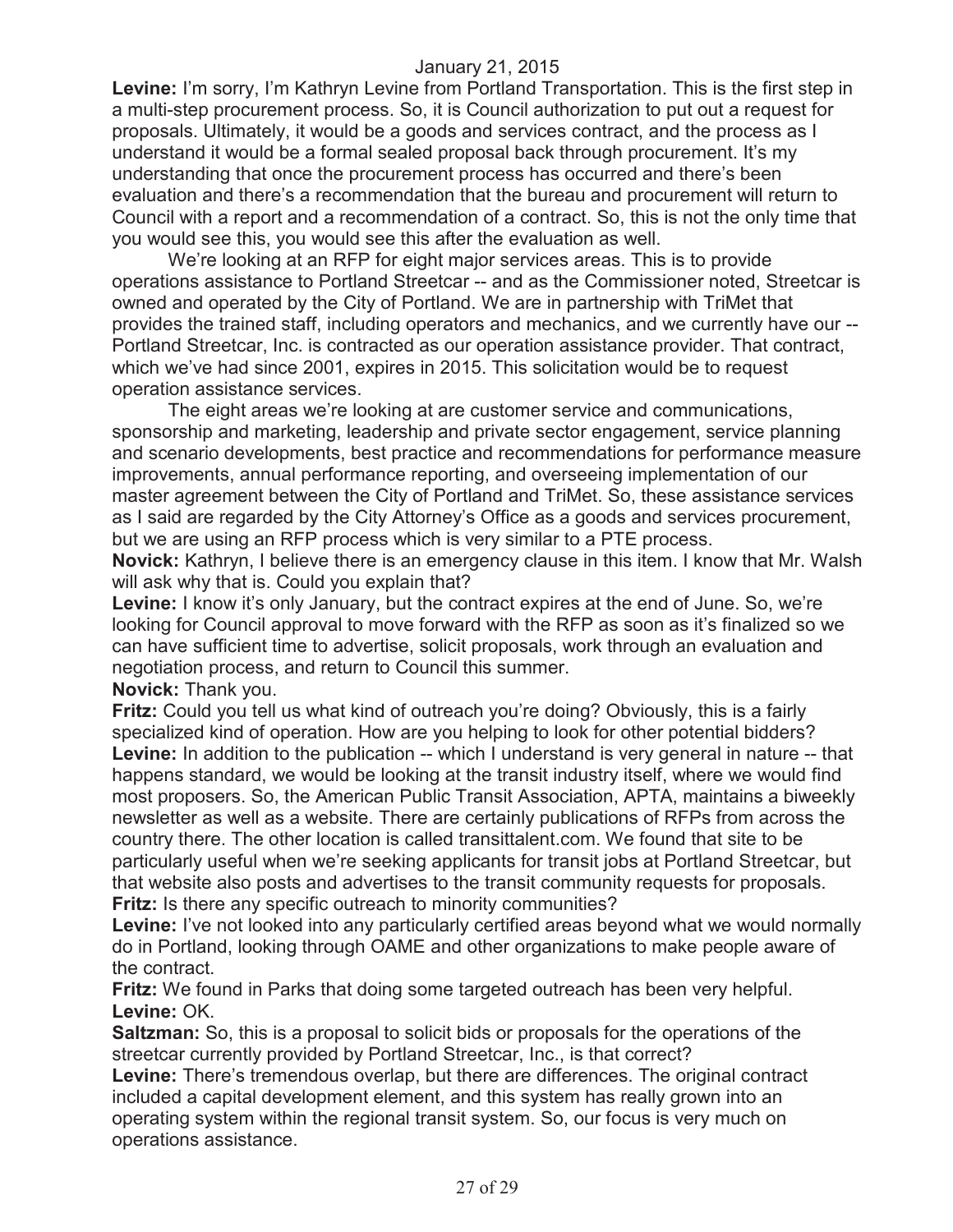**Saltzman:** Which is currently being performed for us by --

**Levine:** We do obtain that service from Portland Streetcar, Inc.

**Saltzman:** So, they would probably be proposing to continue to provide such assistance  $or -1$ 

Levine: I would expect that they will be one of the proposers, yes.

**Fish:** Commissioner Novick, the impact statement says all funds for operational assistance will be budgeted in PBOT FY '15-16 budget. Does that mean that you do not intend to seek general fund support for this?

**Novick:** We intend to seek general fund support for PBOT operations in general. We do not intend to specifically seek general fund support for streetcar operations.

**Fish:** OK, so we can have that conversation further when the request comes. Thank you. Mr. Walsh, I just got a text from your wife wondering why you are testifying again on this matter.

**Joe Walsh:** For the record, my name is Joe Walsh, and I do have egg on my face. Two bites at the apple is always nice, except when you have scrambled eggs all over your face. Apparently, what happened was when I hit 88, the documentation from '95 came up. I think that's what happened. I don't have access to a computer, so I'm not really sure.

Our concern remains the same with the exception that it's not under a consent agenda, which is -- for the viewing audience, it's a block of actions taken by the Council so that they don't have to bother voting on each one of them and taking up time. The council considers them so routine that there's no controversy involved and they push it through consent agenda. It's an irritant to individuals for justice. We don't like consent agenda either here or at the county. County is even worse.

So, when we talk about this item, what we're concerned about is it seems to us that with all of the employees that we have and all of the intelligence and brightness that we have in the City, that we could get a select group to say, how are we doing on this item? You know, if the department of transportation wants to do the streetcars, you could get a group together within the department of transportation and say, take a look at what we're doing and tell us what we're doing wrong.

To spend a million dollars -- and that's what the figure is, it's 500 to a million dollars -- and although I had the number wrong as far as the item, this number comes from your own paperwork -- \$500,000 is a low figure, a million -- and this is administrative. This is not nails and hammers. This is administrative. You're going out to a contractor and say, tell us how we're doing and we're going to pay you up to a million dollars. That's insanity to the citizens listening to this stuff. You have enough employees, you know, to do a quality control.

The Auditor was very, very straightforward of what your problems were. It doesn't seem to be confusion on the problems that we're having. It's the acknowledgment of them. I mean, that's what the Auditor is saying. You're not even acknowledging, you're screwing around with the figures to make yourself look good. Well, that's a disaster. She doesn't go that far, but she says it's what, 19% over what the figures actually say. So, that's our objection. We don't like you spending money on administrative stuff when we see that there are people in this City that are bright enough to give you a quality control. **Novick:** Thank you, Mr. Walsh. Any further public testimony? Karla, please call the roll. **Fritz:** Let me just ask a question, though -- that does beg the question, why are we contracting out rather than taking over the operations ourselves?

**Novick:** Well, PSI has performed certain functions which we don't normally perform ourselves, such as marketing sponsorships for streetcar stops and big belly trash cans. And PSI's board provides the private sector with direct input into operating and service recommendations, as well as review of current financials and long-term planning. And the